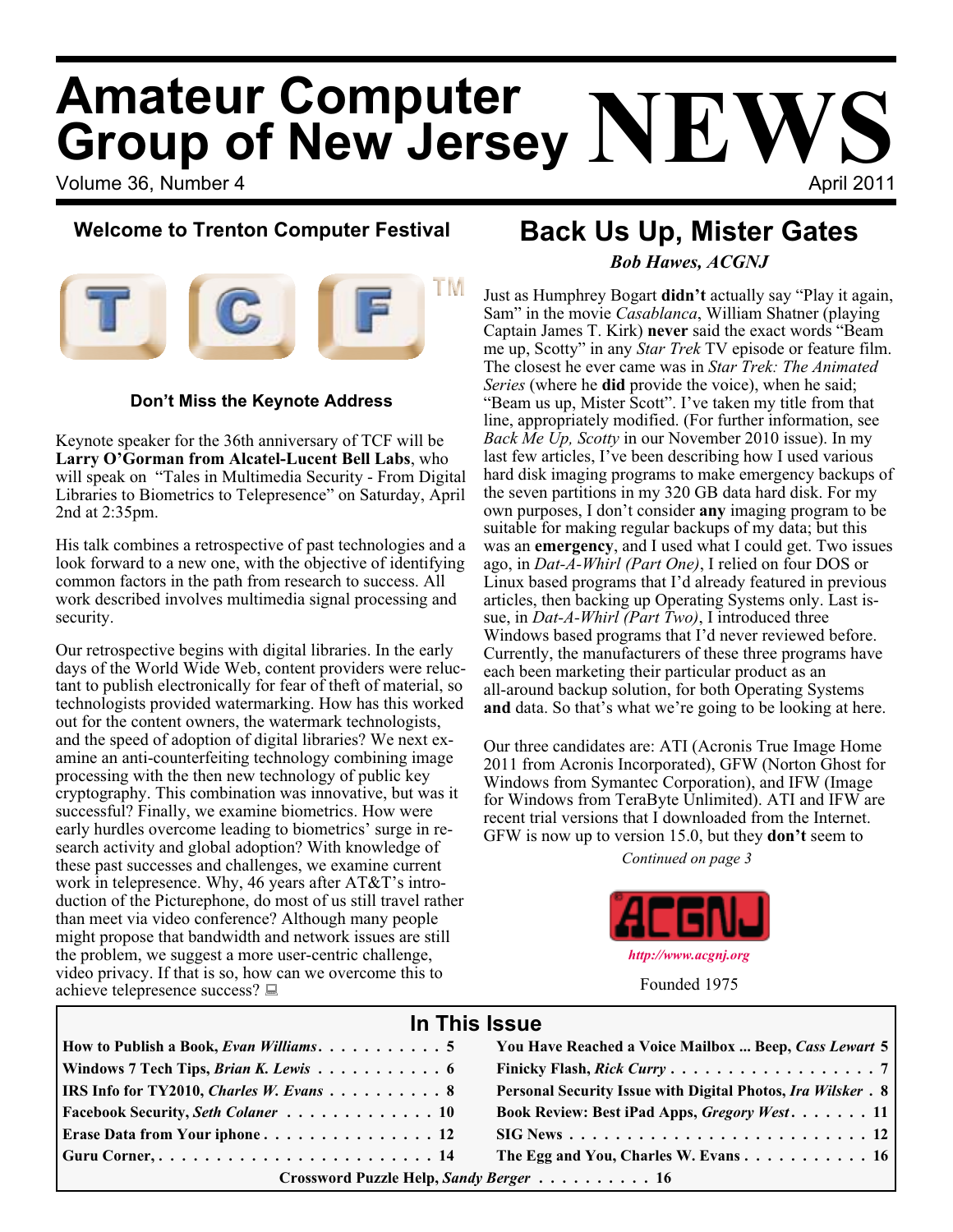## **Officers, Directors and Leaders**

| <b>Officers</b>                |                  |                    | <b>Board of Directors</b>   |                   |                    |
|--------------------------------|------------------|--------------------|-----------------------------|-------------------|--------------------|
| President                      | Paul Syers       |                    | Director Emeritus           | Sol Libes         | $(609)$ 520-9024   |
| Vice President                 | Evan Williams    | $(908)$ 359-8070   | Through 2012                | Brenda Bell       |                    |
| Treasurer                      | Malthi Masurekar | (732) 560-1534     |                             | Simon Grindlinger |                    |
| Secretary                      | Seery Syers      |                    |                             | Don McBride       |                    |
| Past President                 | Mike Redlich     | $(908)$ 246-0410   |                             | David McRitchie   |                    |
|                                |                  |                    | Through 2011                | Gregg McCarthy    |                    |
| <b>Special Interest Groups</b> |                  |                    |                             | Arnold Milstein   | $(908)$ 753-8036   |
| C Languages                    | Bruce Arnold     | $(908)$ 735-7898   |                             | John Raff         | $(973)$ 992-9002   |
| Firefox Activity               | David McRitchie  |                    |                             | <b>Bob Hawes</b>  |                    |
| Genealogy                      | Frank Warren     | $(908) 756 - 1681$ | <b>Standing Committees</b>  |                   |                    |
| Hardware                       | Mike Reagan      |                    | APCUG Rep.                  | Frank Warren      | $(908) 756 - 1681$ |
| Investing                      | Jim Cooper       |                    | Facilities                  | John Raff         | $(973)$ 992-9002   |
| Java                           | Michael Redlich  |                    | Financial                   | Evan Williams     | $(908)$ 359-8070   |
| Layman's Forum                 | Matthew Skoda    | $(908)$ 359-8842   | Historian                   | Lenny Thomas      |                    |
| <b>LUNICS</b>                  | Andreas Meyer    |                    | Membership                  | open              |                    |
| NJ Gamers                      | Gregg McCarthy   |                    | Newsletter                  | <b>Bob Hawes</b>  |                    |
| WebDev                         | Evan Williams    | $(908)$ 359-8070   | Publicity                   | Gregg McCarthy    |                    |
| <b>Window Pains</b>            | John Raff        | $(973)$ 992-9002   | <b>Trenton ComputerFest</b> | Mike Redlich      | (908) 246-0410     |
|                                |                  |                    | Vendor Liaison              | Arnold Milstein   | $(908)$ 753-8036   |
|                                |                  |                    | Webmaster                   | John Raff         | $(973)$ 992-9002   |

## **ACGNJ News**

#### **Editor**

Barbara DeGroot 145 Gun Club Road Palmerton PA 18071 Tel: (570) 606-3596 bdegroot@ptd.net

**ACGNJ News** is published by the Ama- teur Computer Group of New Jersey, In- corporated (ACGNJ), PO Box 135, Scotch Plains NJ 07076. ACGNJ, a non-profit ed- ucational corporation, is an independent computer user group. Opinions expressed herein are solely those of the individual author or editor. This publication is **Copy-**<br>**right**  $\bigcirc$  2011 by the Amateur Computer<br>**Group of New Jersey, Inc., all rights re-Group of New Jersey, Inc., all rights re- served. Permission to reprint with ap- propriate credit is hereby given to non-profit organizations.**

**Submissions:** Articles, reviews, cartoons, illustrations. Most common formats are ac- ceptable. Graphics embedded in the docu- ment must also be included as separate files. Fax or mail hard copy and/or disk to editor; OR e-mail to Editor. Always confirm. Date review and include name of word processor used, your name, address and phone *and* name, address and phone of manufacturer, if available.

**Tips for reviewers:** Why does anyone need it? Why did you like it or hate it? Ease (or difficulty) of installation, learning and use. Would you pay for it?

**Advertising:** Non-commercial announce- ments from members are free. Commercial ads 15 cents per word, \$5 minimum. Camera ready display ads: Full page (7 x 10 inches) \$150, two-thirds page  $(4\frac{1}{2} \times 10)$  \$115, half-page \$85, one-third \$57, quarter \$50, eighth \$30. Discount 10% on 3 or more con- secutive insertions. Enclose payment.

**Publication Exchange:** Other computer user groups are invited to send a subscription to ACGNJ at the address below. We will re- spond in kind.

**Address Changes** should be emailed to *membership@acgnj.org* or sent to ACGNJ at the address below.

**Membership**, including subscription: 1 year \$25, 2 years \$40, 3 years \$55. Additional family members: \$10 each per year. Student : 1 year \$20. Senior citizen (over 65) 1 year \$20, 3 years \$45. Send your name, address and payment to ACGNJ, PO Box 135, Scotch Plains NJ 07076.

**Typographic Note**: The ACGNJ News is produced using Corel Ventura 5. Font fami- lies used are Times New Roman (TT) for body text, Arial (TT) for headlines.

#### **E-Mail Addresses**

Here are the e-mail addresses of ACGNJ Officers, Directors and SIG Leaders (and the Newsletter Editor). This list is also at (*<http://www.acgnj.org/officers.html>*).

| Bruce Arnold         | barnold@ieee.org                     |
|----------------------|--------------------------------------|
| Jim Cooper           | jim@thecoopers.org                   |
| Barbara DeGroot      | bdegroot@ptd.net                     |
| Mark Douches         | pcproblems@pobox.com                 |
| David Eisen          | ultradave@gmail.com                  |
| <b>Bill Farrell</b>  | wfarr18124@aol.com                   |
| Manuel Goyenechea    | Goya@acgnidotnetsig.org              |
| <b>Bob Hawes</b>     | bob.hawes@acgnj.org                  |
| Sol Libes            | sol@libes.com                        |
| Malthi Masurekar     | malthirm@verizon.net                 |
| Don McBride          | don@mcbride.name                     |
| Gregg McCarthy       | greggmajestic@gmail.com              |
| David McRichie       | dmcritchie@hotmail.com               |
| Andreas Meyer        | lunics@acgnj.org                     |
| Arnold Milstein      | mrflark@yahoo.com                    |
| John Raff            | $\overline{\text{iohn}(a)}$ raff.com |
| Mike Redlich         | mike@redlich.net                     |
| Matt Skoda           | som359@aol.com                       |
| Keith Sproul         | ksproul@noc.rutgers.edu              |
| Paul Syers           | paul.syers@acgnj.org                 |
| Lenny Thomas         | lenny.thomas@acgnj.org               |
| <b>Scott Vincent</b> | scottvin@optonline.net               |
| Frank Warren         | kb4cyc@webwarren.com                 |
| Evan Williams        | ewilliams@collaboron.com             |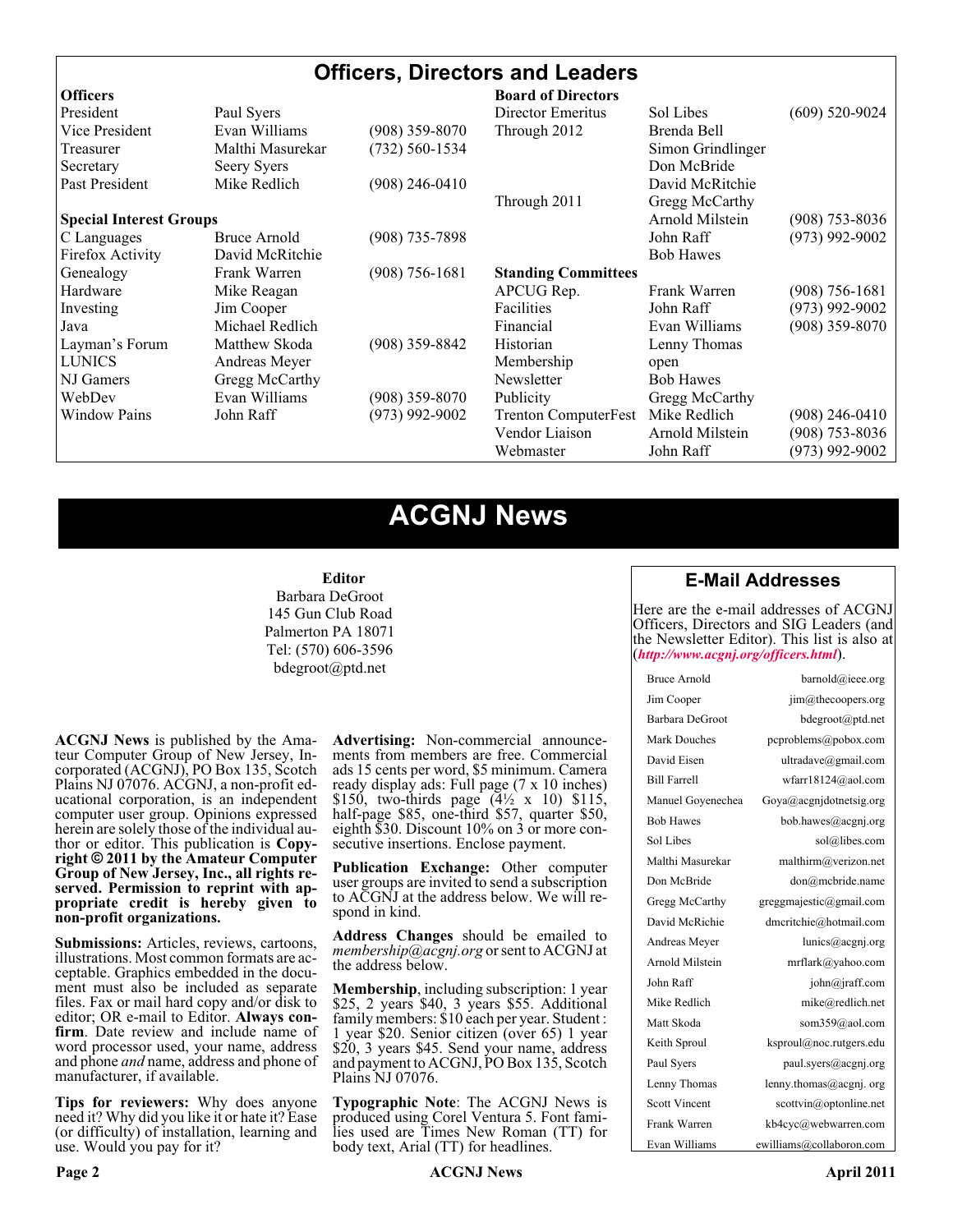## **Back Us Up, Mister Gates,** *continued*

have a trial download. However, I still have my version 9.0 CD from 2004, which their misleading advertisements made me think contained a **new** (and final) release of Ghost for DOS. (Actually, it **didn't**. They just threw in a complete copy of their previous Norton Ghost 2003 CD, which **did** contain both DOS and Windows versions). Last month, I compared each of them against a Linux standard. This time, I stayed completely within Windows World, and compared them directly against each other.

I made six backups with each program. The first three were of partitions from my data hard disk (volume labels I\_DRIVE, J\_DRIVE and K\_DRIVE). The fourth backup was of the Windows C: drive itself, which contained files totaling 6.6 GB. (However, since the 2 GB pagefile.sys was **not** backed up, that was really only 4.6 GB). For the fifth backup, I copied a previously prepared directory named NOT COMP from my USB Expansion Drive to that same C: drive. (It contained 40,170 files copied from another XP C: drive, totaling 4.1 GB. My theory was that the vast majority of those files would **not** have been previously compressed). For the sixth backup, I added **another** previously prepared directory, named ALL\_COMP, to that C: drive. (It contained three Ghost for DOS image files, totaling 4.2 GB. I knew for certain that those files **had** already been compressed).

Note that, for each program, I had to make **all** of this month's backups at the same time. That's because, after each set of backups finished, I had to **un**install the first program from my Windows system before I could install the second (and likewise for the third). Also note that because each program copied its own unique sub-set of files to C: when it was installed, the size of the C: drive for each one was, of necessity, **not** the same. For this article, I've assumed that whatever differences existed were negligible. (Besides, it's not as if there was anything I could do about it, anyway). Because I did a complete step by step walk-through of the backup and restore functions of each program last month, I haven't repeated that information here. If you need it, please refer to *Dat-A-Whirl (Part Two)*. Therefore, we can now jump right to my results.

I\_DRIVE contained files totaling 40.4 GB. GFW backed it up last month, producing a 39.8 GB image in 39 minutes, 43 seconds. This month, ATI backed it up in 36 minutes, 58 seconds, producing a 39.4 GB image; and IFW backed it up in 37 minutes, 52 seconds, producing a 39.4 GB image. Calculating compression, GFW yielded a compression ratio of 1.015 to 1 (hereafter to be referred to as 1.015x compression). ATI and IFW both yielded 1.025x compression. Calculating backup speeds, GFW measured 1.017 GB/m (GB per minute), IFW measured 1.067 GB/m, and ATI measured 1.093 GB/m. Those abysmal compression results

#### *Continued above right Centinued below left*

indicate that many of the files in this partition had already been compressed, and thus couldn't be compressed any further. (Indeed, when you try to compress an already compressed file, the resulting output file often gets **bigger**. This phenomenon might have actually **reduced** the net shrinkage realized from compressing those files that **hadn't** already been compressed. Unfortunately, there's no way I can think of to tell if this happened).

J\_DRIVE contained files totaling 33.5 GB. ATI backed it up last month, producing a 32.9 GB image in 30 minutes, 59 seconds. This month, GFW backed it up in 33 minutes, 51 seconds, producing a 33.2 GB image; and IFW backed it up in 34 minutes, 29 seconds, producing a 32.9 GB image. Calculating compression, GFW yielded 1.009x, while ATI and IFW both yielded 1.018x. Calculating speeds, IFW measured 0.971 GB/m, GFW measured 0.989 GB/m, and ATI measured 1.081 GB/m. (How about that? GFW **didn't** come in last this time).

K\_DRIVE contained files totaling 37.6 GB. IFW backed it up last month, producing a 36.1 GB image in 35 minutes, 20 seconds. This month, ATI backed it up in 34 minutes, 13 seconds, producing a 36.1 GB image; and GFW backed it up in 39 minutes, 29 seconds, producing a 36.5 GB image. Calculating compression, GFW yielded 1.030x, while ATI and IFW both yielded 1.042x. Calculating speeds, GFW measured 0.952 GB/m, IFW measured 1.064 GB/m, and ATI measured 1.098 GB/m.

I actually made my fourth backup (the unmodified version of the C: drive, containing 4.6 GB) twice. The first time, I wrote my image to my USB drive, as I'd done with all the other backups. The second time, just to see what would happen, I wrote my image to the C: drive itself. We'll take the USB version first. Last month, IFW backed it up in 8 minutes, 32 seconds, producing a 2.70 GB image. (That was the **only** C: drive backup I made last month). This month, GFW backed it up in 6 minutes, 12 seconds, producing a 3.65 GB image; and ATI backed it up in 7 minutes, 17 seconds, producing a 2.73 GB image. Calculating compression, GFW yielded 1.260x, ATI yielded 1.685x, and IFW yielded 1.704x. Calculating speeds, IFW measured 0.539 GB/m, ATI measured 0.632 GB/m, and GFW measured 0.742 GB/m. Compressions went up (from "pitiful" to "average"), but speeds went way down (and GFW managed to come in **first**).

Now, here are the C: to C: results. (Whatever "behind the scenes" chicanery is required to make this process work, all three programs seem to have figured it out). IFW backed up the C: drive in 6 minutes, 21 seconds, producing a 2.83 GB image. ATI backed it up in 7 minutes, 42 seconds, producing a 2.79 GB image; and GFW backed it up in **17** minutes, 22 seconds, producing a 3.65 GB image. That long 17 minute backup time concerned me so much that I repeated this backup **twice** more, with similar results. I **can't** explain such an anomalous result; but then again, I don't **have** to.

*Continued on page 4*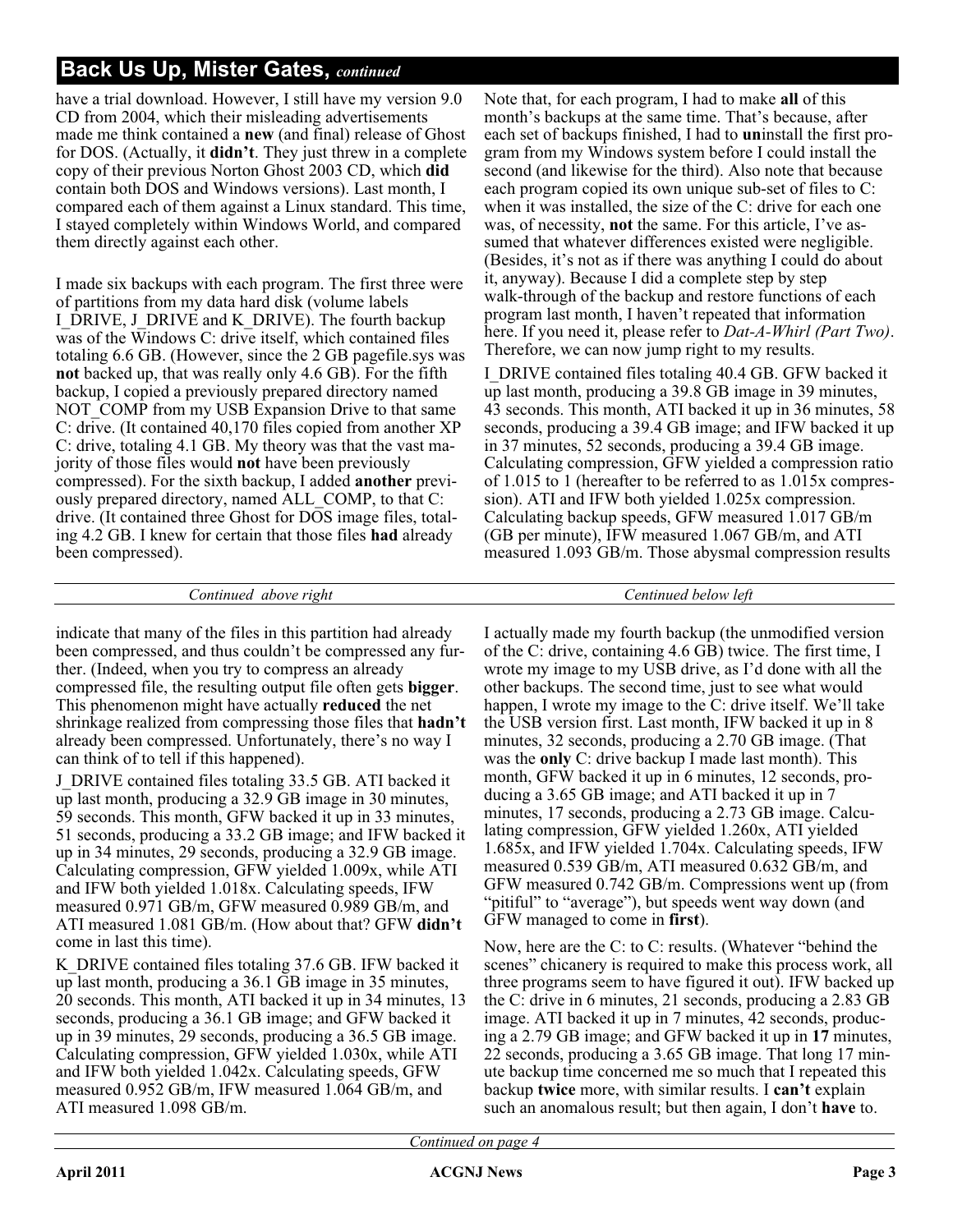## **Back Us Up, Mister Gates,** *continued*

It's repeatable, so it has to be taken as-is. I just accepted it and moved on. Calculating compression, GFW yielded 1.260x, IFW yielded 1.625x, and ATI yielded 1.649x. Calculating speeds, GFW measured 0.265 GB/m, ATI measured 0.597 GB/m, and IFW measured 0.724 GB/m. Again, compressions gained while speeds were reduced.

Next is the C: to USB backup of the first modification (adding the 4.1 GB directory NOT\_COMP to the 4.6 GB C: drive, for a new total of 8.7 GB). ATI backed it up in 9 minutes, 22 seconds, producing a 5.85 GB image. IFW backed it up in 9 minutes, 27 seconds, producing a 5.93 GB image; and GFW backed it up in 10 minutes, 28 seconds, producing a 7.03 GB image. Calculating compression, GFW yielded 1.238x, IFW yielded 1.467x, and ATI yielded 1.487x. Calculating speeds, GFW measured 0.831 GB/m, IFW measured 0.921 GB/m, and ATI measured 0.928 GB/m. My theory assumed that compressions and speeds would be essentially unchanged. In practice, compressions went down while speeds went up. So much for theory.

Last is the C: to USB backup of the second modification (adding the 4.2 GB directory ALL\_COMP to the first modification, for a new total of 12.9 GB). ATI backed it up in 10 minutes, 38 seconds, producing a 10.0 GB image. IFW backed it up in 14 minutes, 38 seconds, producing a 9.96 GB image; and GFW backed it up in 14 minutes, 43 seconds, producing an 11.1 GB image. Calculating compression, GFW yielded 1.162x, ATI yielded 1.290x,

*Continued above right Centinued below left*

However, I'm **always** on the lookout for newsletter topics. Therefore, rather than do them **all** with Clonezilla (a Linux program, and my current "go-to guy"), I turned that necessary task into a comparison of seven programs (one DOS, three Linux and three Windows), and got a series of articles out of it. Unfortunately, I didn't have time to check out and report on such vital but ancillary features as full, incremental, or timed backups; and even if I had, there **wouldn't** have been space to report about them here. This article has already grown quite long for inclusion in a Trenton Computer Festival issue.

So, to wrap things up: What can I tell a Windows user that might help him or her decide which program to buy? Not much, actually. After all, each one **did** do the job just fine. As far as actual performance goes, they're pretty much the same. So all I've got are my personal impressions. At one time, I was an avid Norton Anti-Virus fan; but in the last ten years or so, Symantec has done things that make me leery. (Including, but **not** limited to, those misleading advertisements mentioned above). Plus, I don't like only being permitted to restore a complete image of my C: drive by using the one single OEM CD that they provided. (They're selling Norton Ghost 15.0 downloads over the Internet now, though, so that particular restriction may no longer apply).

Acronis True Image has a good reputation, and my overall impression of its operation was positive; but its interfaces seemed too "dumbed down" for my own personal taste. For

and IFW yielded 1.295x. Calculating speeds, GFW measured 0.876 GB/m, IFW measured 0.881 GB/m, and ATI measured 1.213 GB/m. My theory assumed that compressions and speeds would go down. In practice, all three compressions went down, and so did the speed for IFW; but the speed for GWF went up, and (for a final enigma) the speed for ATI went **way** up. Reality trumps theory again.

Except for a few outliers (only to be expected and endured), my measurements and calculations were remarkably consistent. (Especially for such a small sample). As far as compression went, ATI and IFW ran neck and neck, while GFW came in third. The same for speed, but not as consistently. The lower overall performance of GFW **shouldn't** be considered significant, though. ATI and IFW are current products, using the latest cutting-edge algorithms, while GFW has been upgraded **six times** since my version was put out. I'd assume that the current release of GFW would use those same up to date algorithms, and thus perform just as closely. I **did** make test restorations of **all** of the above backups; but they were all successful, the C: drives all booted, and nothing remarkable happened. So I don't really have anything to say about them here. For restoration information, please refer to *Dat-A-Whirl (Part Two)*, in last month's March 2011 issue of ACGNJ News.

Remember, this whole thing started because I needed to insure the security of my data by making quick backups of the seven partitions on my 320 GB data hard disk.

example: A pop-up window containing a "time remaining" estimate appeared during backups, including a slide bar indicating the backup's progress; but it was **only** a graphic element that slowly crept across the screen. There were **no** "percent completed" or "elapsed time" indicators. The same for restorations; and when finished, the restore pop-up window just disappeared, leaving behind **no** parting messages of any kind. Plus, I had a lot of trouble trying to create a boot CD using their Media Builder function. (See *Dat-A-Whirl (Part Two)* for further details).

Image for Windows performed flawlessly. I've previously tested its two "sister" programs (Image for DOS and Image for Linux) several times, and both always performed flawlessly as well. Except for one problem: During a restoration, neither one could change the size of a new Linux partition being written to the target hard disk. On the other hand, Ghost for DOS could do this quite easily; and any program that aims to take its place **must** be able to do it too. Image for Windows has this same limitation; but that **wouldn't** really matter to a Windows-only user. Last month I said; "If I absolutely **had** to recommend a Windows program (say, if the fate of the universe depended on it), this is the one that I'd go with". That sentiment still applies. In the last few years I've **lost** all trust, all respect, and all tolerance for Microsoft. So the best advice I could possibly give to any Windows user would be: "**Learn Linux!**"

See you next month.  $\Box$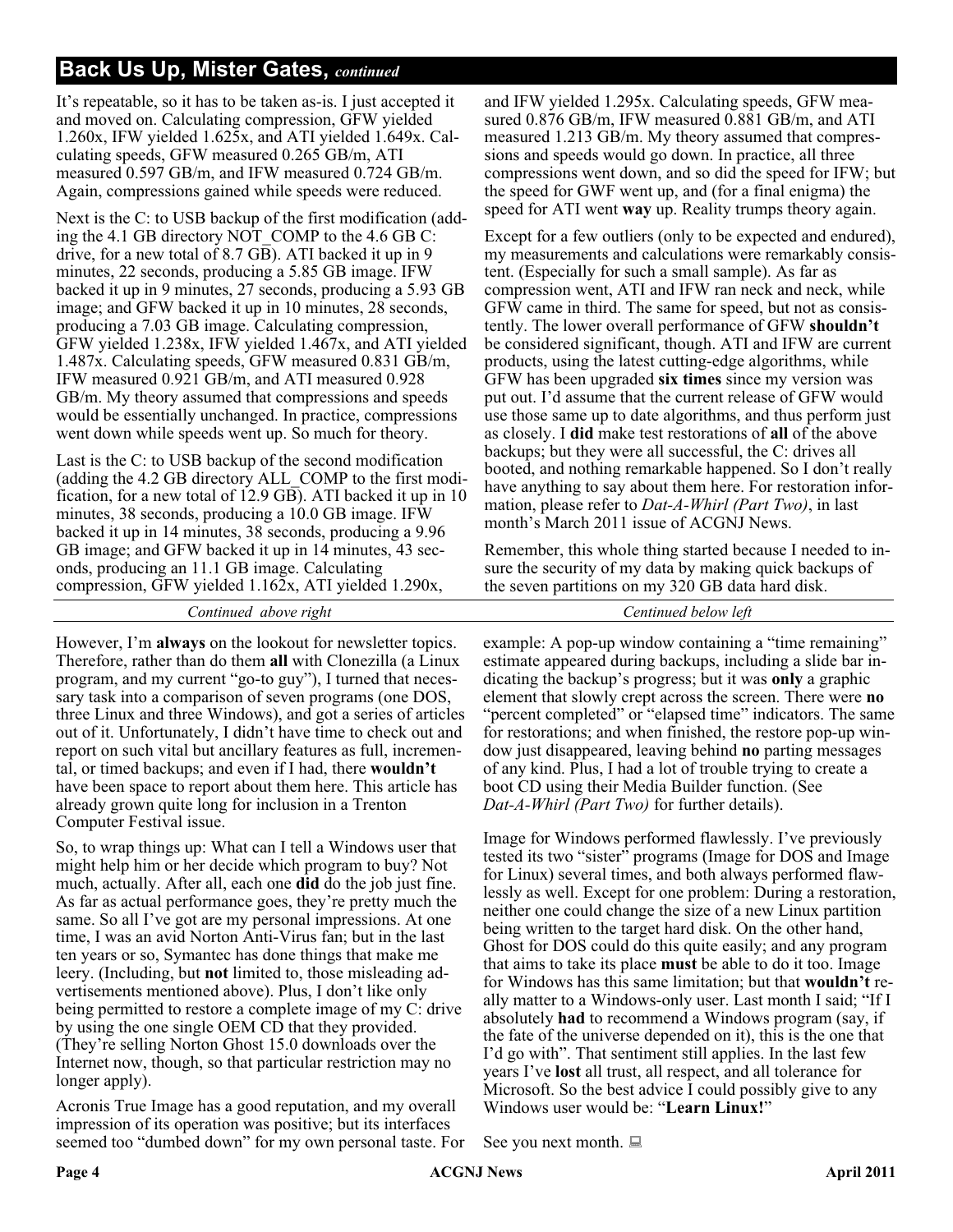# **How to Publish a Book**

*Evan Williams <ewilliams@collaboron.com>, ACGNJ*

Perhaps you have written a book that you wish to have published. Self publishing a manuscript is not hard nor is it as unpopular as it used to be. Here is how I published a book entitled "Building Consistent Websites, A Mathematical Approach Using Trees". Admittedly there are a lot of different ways to publish a book.

Once you have written or are writing and have dreamed of how your book will look, a good first step toward self publishing is to get an ISBN number, an International Standard Book Number. Bowker.com (*[Bowker.com](http://Bowker.com)*) is authorized to issue these numbers, which you need to sell your book. Bowker.com runs *[myidentifiers.com](http://myidentifiers.com)*, where \$125 will purchase this identification code for you and your publishing company. Your Company can be a sole-proprietorship registered under your own name, as is my company, New Holland Press (*[www.newhollandpress.com](http://www.newhollandpress.com)*).

The ISBN number is not a Library of Congress number, which may be more difficult to obtain, nor is it a copyright, or a trademark for your publishing company.

The nice thing about getting your own ISBN number, is that you maintain ownership of your book, or at least don't have to untangle a lot of legal. If you get your own ISBN number as a publisher you will have to prepare and print your book yourself. But if you are willing agree to some necessary terms, and understand them, a company like Author House (*[www.authorhouse.com](http://www.authorhouse.com)*) or Lulu (*[lulu.com](http://lulu.com)*) will help you to publish and print your book online.

I used LaTeX (a document preparation system for typesetting *<http://www.latex-project.org/intro.html>*), which is favored by a lot of technical people to prepare technical books. Then I called Bookmasters in Ashland Ohio and they printed it. I heard about Bookmasters from their direct mail campaign when they targeted me after I had gone to bowkers.com. How is that for good marketing? I am very pleased with the 80 page hardcover they printed for me, their support and their help.

Regardless of how you prepare your book (and Adobe InDesign may be a lot easier and nicer to use that LaTeX), and who prints it, it seems to me as if .PDF's (Adobe's Portable Desktop Format), that can be read in Adobe's free Acrobat Reader, is the lingua franca of publishing these days. If you really need to get your book out, why not create a .PDF and email it to your readership?

This brings up another topic - electronic publishing on the Kindle and the Nook, or iPad for that matter - which is something I haven't learned yet, partly because I don't have one of those devices. I have however circulated my .PDF and will send you one if you send a note to editor@newhollandpress.com.

Finally you still need to finance all of this. Depending on how you go about it your budget may not need to be that much - on the other hand you will still have some expenses. But like sales and marketing of your book, that is a different topic.  $\Box$ 

*Continued above right Continued below left*

# **You Have Reached a Voice Mailbox ... Beep**

*Cass Lewart, ACGNJ*

Modern automation would be great, if only it were used with the consumer in mind. A friend of mine recently subscribed to a new high-tech phone service with innumerable options and features. When I called him and the line was busy I heard instead of the familiar busy signal, the cryptic announcement "You have reached a voice mailbox ... beep". Did I dial the right number? What am I supposed to do with a voice mailbox?

With all the information available to the phone company it would be just as easy to announce to the caller: "Number 555-123-4567 is busy, please leave your message after the beep". As I am a programmer, I know how easy it would be to implement such a meaningful message instead of a cryptic one.

In another recent phone call to schedule an appointment at a nearby location, I was prompted for my zip code. Then I was treated to an endless list of locations and submenus not related to my zip code.

The problem is that most companies respond only to customer complaints when the customer threatens to switch to a competing product. Unfortunately, most consumers are overwhelmed by the marketing hype, and are not

technically savvy or vocal enough to demand a better product.

When providers of software stopped printing user manuals, did many people complain? A modern operating system has many features that would be useful to consumers if they would be aware of their existence. Without even rudimentary printed documentation such features are only known to a few techies.

Apple and other manufacturers started putting rechargeable batteries into all their portable products with a 1-2 year lifetime and no easy way to replace them. Without a working battery, portable products are useless. To replace a battery you have to ship the product to the manufacturer and attach a hefty fee. How can you beat it for planned obsolescence? Still, hardly anybody complained.

Well, not all is lost. I recently called my doctor and instead of a litany of automated prompts I heard a human voice, a live person who took care of me in a few minutes. Although in a recent Jeopardy game, the Watson computer won over live contestants, there is still a place left for us humans.  $\Box$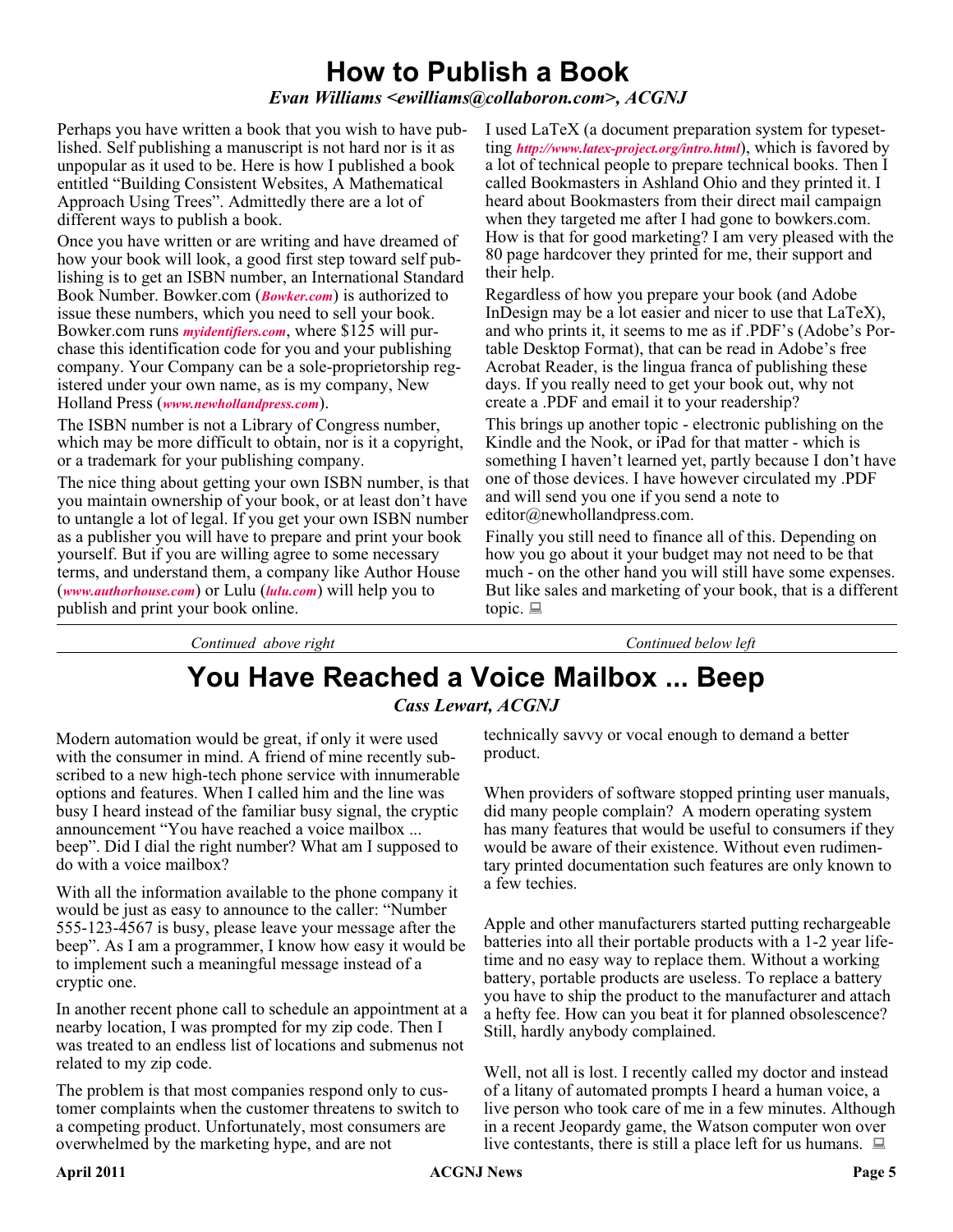# **Windows 7 Tech Tips**

#### *Brian K. Lewis, Ph.D. (bwsail at yahoo.com), Sarasota PC Users Group, Inc., [\(www.spcug.org\)](http://www.spcug.org)*

Have you ever wanted or needed information about the hardware in your computer? Did you know that Windows 7 contains a command that can provide you with a list of your hardware components including memory information? It does and it is very easy to explore and to save to a file. There are other helpful little bits of information hidden in the recesses of Win7, so let's take some time to explore a few of them.

First let's check out the system information command. Go to Start and type "cmd" in the Search box (without the quotes), then press Enter. This will open a command window in which you can type "systeminfo", also without the quote marks. Press Enter again and you will get a detailed profile of your computer. This list will include the processor, BIOS version, operating system and updates, both installed and available memory and much more. In all, there are thirty-two categories of information provided by this command. You can scroll up and down through this information. Then, if you want to save this info to a disc file, type the command "systeminfo /FO CSV > systeminfo.csv". Again, without the quotes. This file will be saved in the directory shown at the beginning of the command line. So be sure you remember this location when you go to look for the file. A CSV file can be opened in a spreadsheet or a database program. Now you will have a ready reference for the components which make up your

computer. It's not a bad idea to create this file and keep it for reference purposes.

Of course, if you are a frequent reader of Dr Herb's "Computer Buffet" you would have seen references to "Belarc Advisor". This free program gives you a profile of all the hardware and software on your machine. It also highlights problem areas such as non-working applications. The software information can be quite extensive. The last time I ran this application on a Windows machine I had more than eight pages of information. Far more than I really wanted. The systeminfo command gives you a summary which is printable in one page.

There is another use for system information. If you type this "system information" command into the Start-Search box, it will bring up a list of applications before you finish typing. Select "System Information" from the list and click on it. You now have a double pane window with a tree of topics on the left and an information window on the right. The first item is a general summary of system information similar to the information we obtained in the command window. But there are other more detailed topics under the headings in the tree list. For example, hardware resources, components and software environment. Under components you will find a very important topic – problem devices. Hopefully, at this point there will be nothing listed when

*Continued above right Centinued below left*

you highlight this topic. But if there are, it can lead you to solutions for some of your hardware problems. Under software environment you will find a topic called Startups. This lists the applications that are loaded into memory when your computer starts. Always something worth knowing.

Another interesting item under Software Environment is Windows Error Reporting. This gives you a detailed list of applications that have "misfired" or produced system hang-ups. This can be useful when you have problems with either Windows or third-party applications. All of the errors I found on my system were related to missing drivers that I had to install after installing Win7. Once that was completed the errors disappeared. Yes, I said that with crossed fingers – no use asking for bad luck, right?

If you haven't backed up your computer recently, then you should try the backup built into Win7. In previous versions of Windows the backup application provided by Microsoft was very slow and some versions were very limited in the media to which they would write the backup file. It was also useless when you changed your Windows version as the file formats in the backup file were not compatible with the newer version. In the Win7 help files there is information on how to restore a backup made with Vista to Win7. So at least the latest versions should be compatible.

These latest versions of the backup applications are much faster than previous versions. To try the backup applications, open the Control Panel and select System Security, then backup and restore. Here you have several options. You can do a complete image of your hard drive, just backup your data, or make a system repair disc. If you did not get a Windows installation disc when you purchased your computer, then the first thing you should do is make a system repair disc. All you need for this is a blank CD and then just follow the on-screen instructions. The next step would be to make a complete image file, preferably on an external drive. It's really not a good idea to put it on the same drive you are imaging even if it is a separate partition. Why? Because when the drive fails you won't be able to access the image file to restore anything to a new hard drive. Even if you do have a Windows installation disc the repair disc plus the image file are a better solution for restoring Windows and your files after a drive failure. The image file you create will be more current than the original installation disc when it comes to Windows updates. It will also include the installation of all the applications you added after you purchased the system or upgraded to Win7.

Once you have the repair disc and the image backup you can start doing data backups, or you can create new image files periodically. There is no need to make image files un-

*Continued on page 7*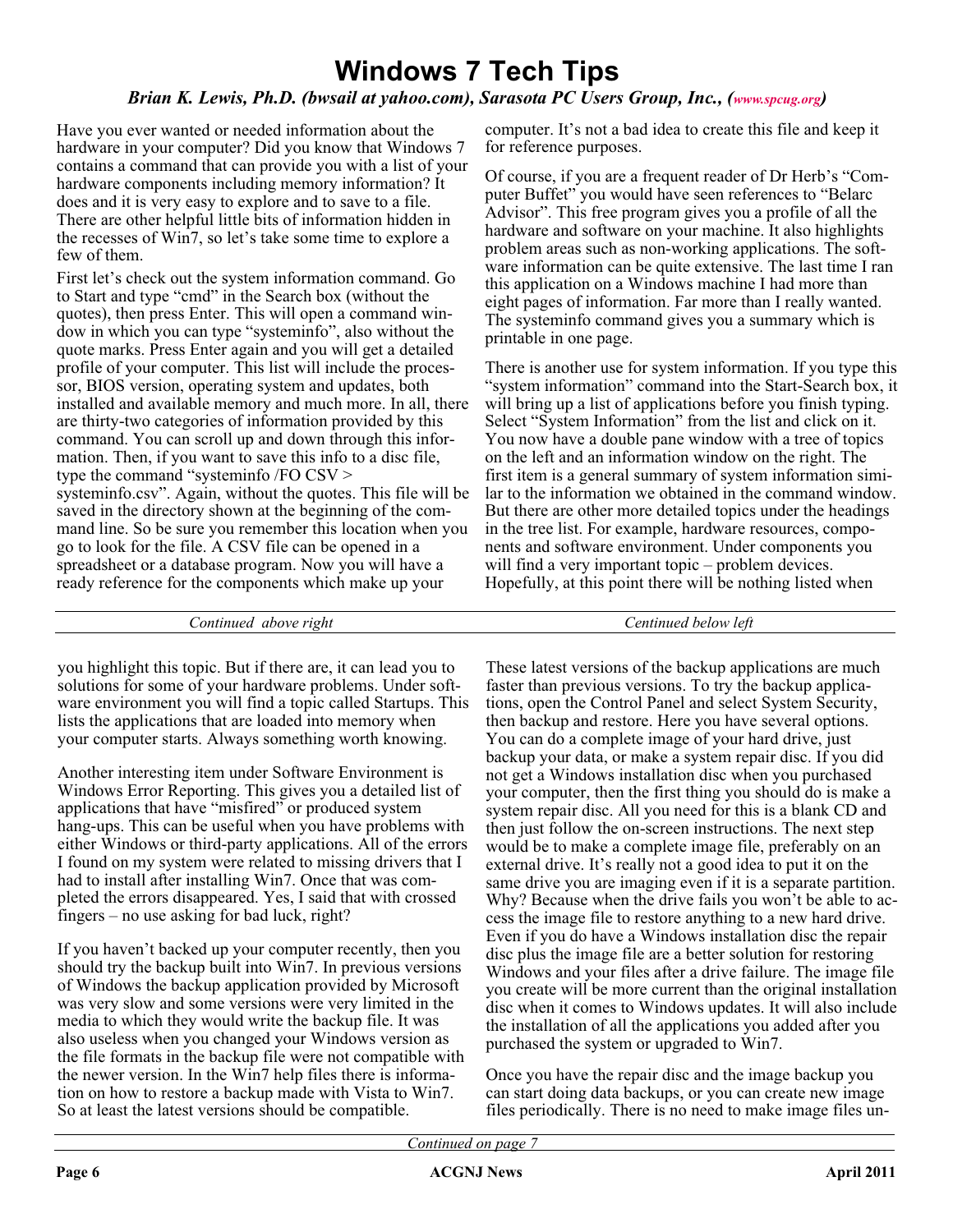## **Windows 7 Tech Tips,** *continued*

less you have added applications or made substantial changes to your system. Windows file backup can be set to run automatically to save your data files. It will also add new folders and files to the backup list when you create them. I would also recommend that this be saved to an external drive.

Do you have a need for a system to remember user names and passwords? Win7 has a credential manager which can be used for storing user names and passwords in an encrypted file. This application can be found in the Control Panel under User Accounts. If you can't find it, try searching within the Control Panel.

I frequently have a need to write down short notes or references to information I found on the Internet or in other sources. This is where Sticky Notes comes in quite handy. You can run this application by typing "stikynot" in the Start – Search box and clicking on the program that shows in the popdown menu. Alternatively, you can go to All Programs – Accessories and click on Sticky Notes. These can be placed anywhere on your desktop. You can also pin the application to the taskbar so it will be readily available. Just right click on the menu item or one of the sticky notes and select "pin to taskbar".

If you want to see the minute by minute performance of your computer, try typing "resource monitor" in the Start - Search box. The complete term will show up before you have completed typing and you can then click on the item. This brings up a window in which you can view the memory utilization, cpu utilization and other resources as you use your computer. It's a great way to see which applications are using the most memory.

By playing around with the Control Panel and other aspects of Windows 7, you can find many helpful built-in functions. You can also query the Help files. On my system the Help response is much quicker than it was in Vista and XP. I also found that many subjects are better explained and more detailed. So if you are stuck on something, try the Help application that's on the Start menu. The more you play with Win7, the more you will find that may be useful. Dr. Lewis is a former university and medical school professor of physiology. He has been working with personal computers for over thirty years, developing software and assembling systems.

*This article has been obtained from APCUG with the author's permission for publication by APCUG member groups; all other uses require the permission of the author (see e-mail address above).*

*Continued above right Continued below left*

# **Finicky Flash**

### *Rick Curry, Channel Islands PCUG, California ([http://www.cipcug.org/\)](http://www.cipcug.org/)*

Flash is a special sort of movie player program that runs inside your browser. It usually opens a rectangular window inside the browser. Often a video advertisement, a movie clip, television clip, or a flashing repetitive cadence of words will be in this rectangle. It can also be complex enough to play a video game.

Toby (CIPCUG tech guru) has shown us how to block Flash using the NoScript add-on to the Firefox browser because Flash can be a source of continuous nuisance in the form of distracting images and sounds as well as being powerful enough to serve as a way for malicious programs to get inside your computer.

Alas, with all of its faults, many useful websites will not run without Flash. There will almost certainly be times when you find yourself telling NoScript that it is OK at a particular website (like your bank). So we want to have Flash installed.

Much like Windows or other programs, Flash gets updated to fix problems and introduce new features. Fortunately, Flash is configured to automatically tell you when it needs to be updated. Unfortunately, the netherworld of Internet-based thieves has come up with ways to pop up a window that looks just like Flash telling you to update.

So if a window pops up and tells you to update Flash, treat it like a phishing scam where someone is pretending to be your bank and is sending you a false link. Do not do what it says to do. Close that window and ignore the instructions just the way you would ignore the email message that says:

## HI! WE ARE YOUR BANK!

## >>click here and see what happens <<

We must not click on links to get our Flash updates. Type in the addresses by hand to check for new versions of Flash, for now. It is a nuisance, but it is the best way to be safe for the time being.

Close all of your open browsers and any pop-up windows, like the one telling you to update Flash. I check with Task Manager at this point to make sure that all of the browsers have been closed, but that step is very rarely necessary and somewhat dangerous if you do not know what you are doing.

Next open a new copy of your browser and see if you actually need any updates from the official Flash website by typing in this address: *[http://www. adobe.com/software/flash/about](http://www. adobe.com/software/flash/about )*

If you use NoScript, make sure you allow JavaScript on this page! Your current Flash version will be displayed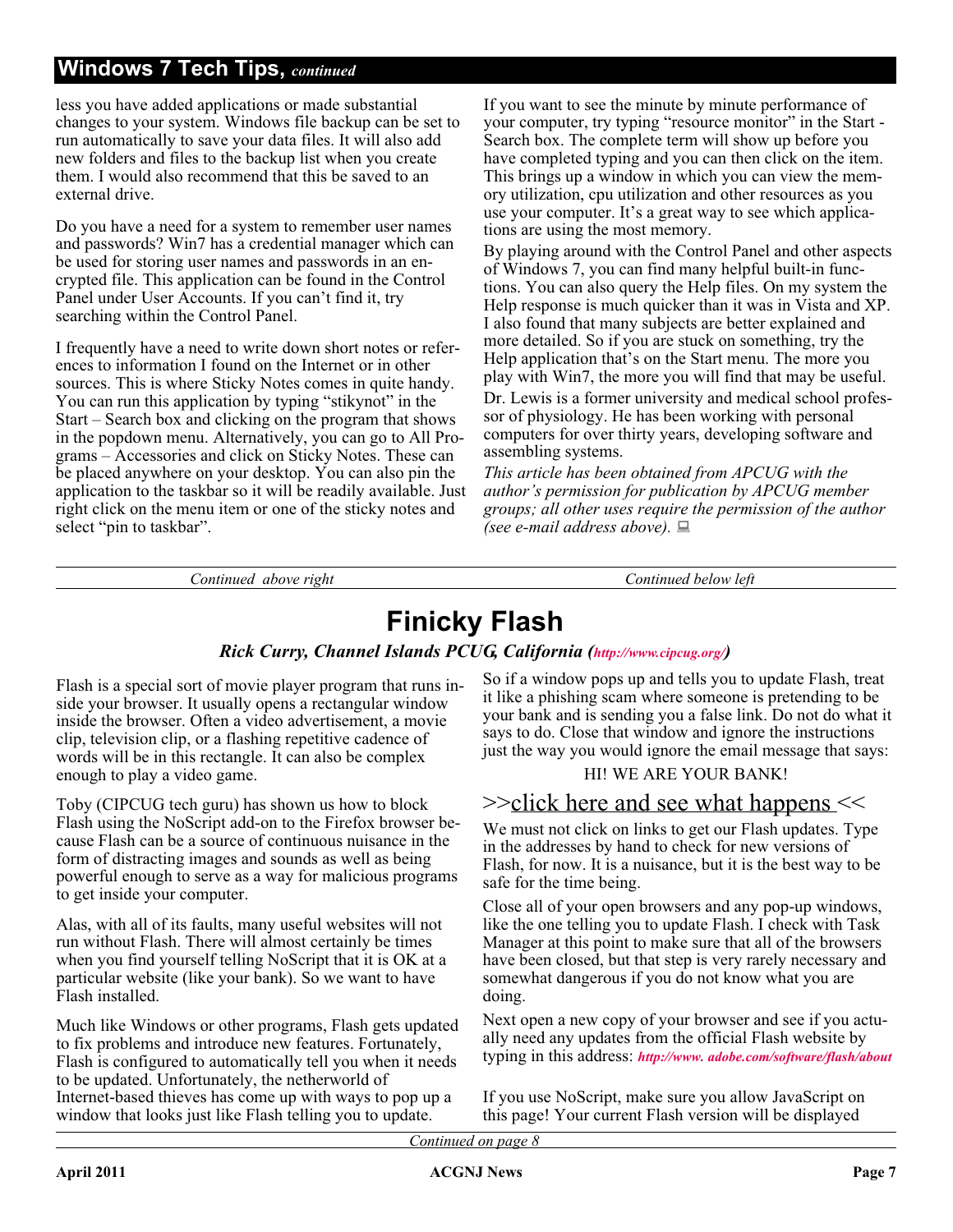## **Finicky Flash,** *continued*

under the big rectangular picture. It is on the right under the heading "Version Information." Further down the page is a table listing the latest versions of Flash. If you are already running the latest version, you are done. If you want to get the latest version of Flash, you can get it here: *<http://www.adobe.com/support/flashplayer/downloads.html>*.

My children just told me that they are having Flash programs hang (stop and never resume) while displaying: "loading." They also told me that clearing the browser cache, closing all browsers, and then starting over seems to always be the fix. These strange problems reported in Flash are reason enough that most of us should check for updates to Flash.

While writing this article, I started checking. The first two computers at my house needed to be updated, and I never saw any update notice for either machine. Just make sure to go to the real website for your Flash updates.

If you update Flash and the update notice keeps coming back every time you start your browser, you may have picked up a virus or Trojan horse. If you think this has happened, it is time to seek help from a professional.

# **IRS Info for TY2010**

*Charles W. Evans, HAL-PC [\(www.hal-pc.org](http://www.hal-pc.org))*

As conscientiously as you may plan ahead, there is always some obscure little form missing, or irksome question you need to ask at the last minute.

These sources should make life a bit less stressful and your tax preparation easier. I can't make your preparation less arduous, but the information below will make it easier.

**NOTE:** On-line *e-Filing* is even more impressive this year and for many it is **free**! Most programs offer at least one free filing. I used the *e-Filing* last year and it does work – earlier refund and direct into my bank!

*Continued above right Continued below left*

suggestions: print your forms on a laser printer and always use forms from the IRS site. *The Digital Daily*, at *[www.irs.gov](http://www.irs.gov)***, is the IRS home page.**

If you need forms, you'll need form numbers, for personal assistance on tax law and account questions and status of your refund call the IRS at 1-800-829-1040 for the numbers. Download forms and instructions from *[www.irs.gov](http://www.irs.gov)***.** Do you need a prior year's form? The Government Printing Office has a CD to solve that problem. Forms since 1994 are just a phone call away: 1-202-512-1800. There is a fee. For answers to simple, uncomplicated questions use the FAX or voice number. Here again the IRS makes it easier

**2nd NOTE:** *The IRS will not guarantee its own advice*. *Contacting the IRS* - if you call the IRS, make sure that you get the ID number of the IRS employee, their name, the date of the call, the time of the call, and write down the question and the answer. If something happens and it turns out that the IRS employee gave false information and you can provide this information, then the IRS will more than likely waive the penalty.

There are a number of info sources, help, resources and tips (yes, tips!) on the IRS web site. It is user friendly, easy to navigate and you can download and print any form. Two

for you to part with your money. Call TeleTax for answers and info on about 170 of the most common subjects, 24/7 at 1-800-829-4477. If your question is not among those covered, you'll need to talk to a real, live person during normal business hours.

PRECAUTION: Double-check these most common errors. The person named in the top section (page 1) of the form should sign it and check the accuracy of the SSNs and dependent's SSNs.

NOTE: For forms you will need Acrobat Reader, free at **www.adobe.com**. *Charles W. Evans is a HAL-PC member and a fellow taxpayer.*

# **Possible Personal Security Issue with Digital Photos**

*by Ira Wilsker*

Many of us take a lot of digital photographs. One of the many advantages of digital photography is the ease at which they can be emailed to others, and posted to social networking sites such as Facebook, Twitter, and MySpace. What many users are unaware of is that many of the newer cell phones and digital cameras have a GPS location feature that records the precise location of the camera at the instant the photo is taken, often with an accuracy within 15 feet. While this "GeoTagging" offers the user the benefits of knowing precisely where the picture was taken, there are

now cases where GeoTagged images were used for illicit purposes, such as by stalkers and pedophiles to locate targets for their illicit behavior.

New York's WABC-TV documented the case of Adam Savage, one of the star characters of the Discovery Channel hit "MythBusters", who posted a digital photo of his car on Twitter. The digital photo was taken outside of his house, and contained what is known as EXIF data embedded in the photo; if the camera or smart phone has a capable GPS in the device, it dutifully records that information into the

*Continued on page 9*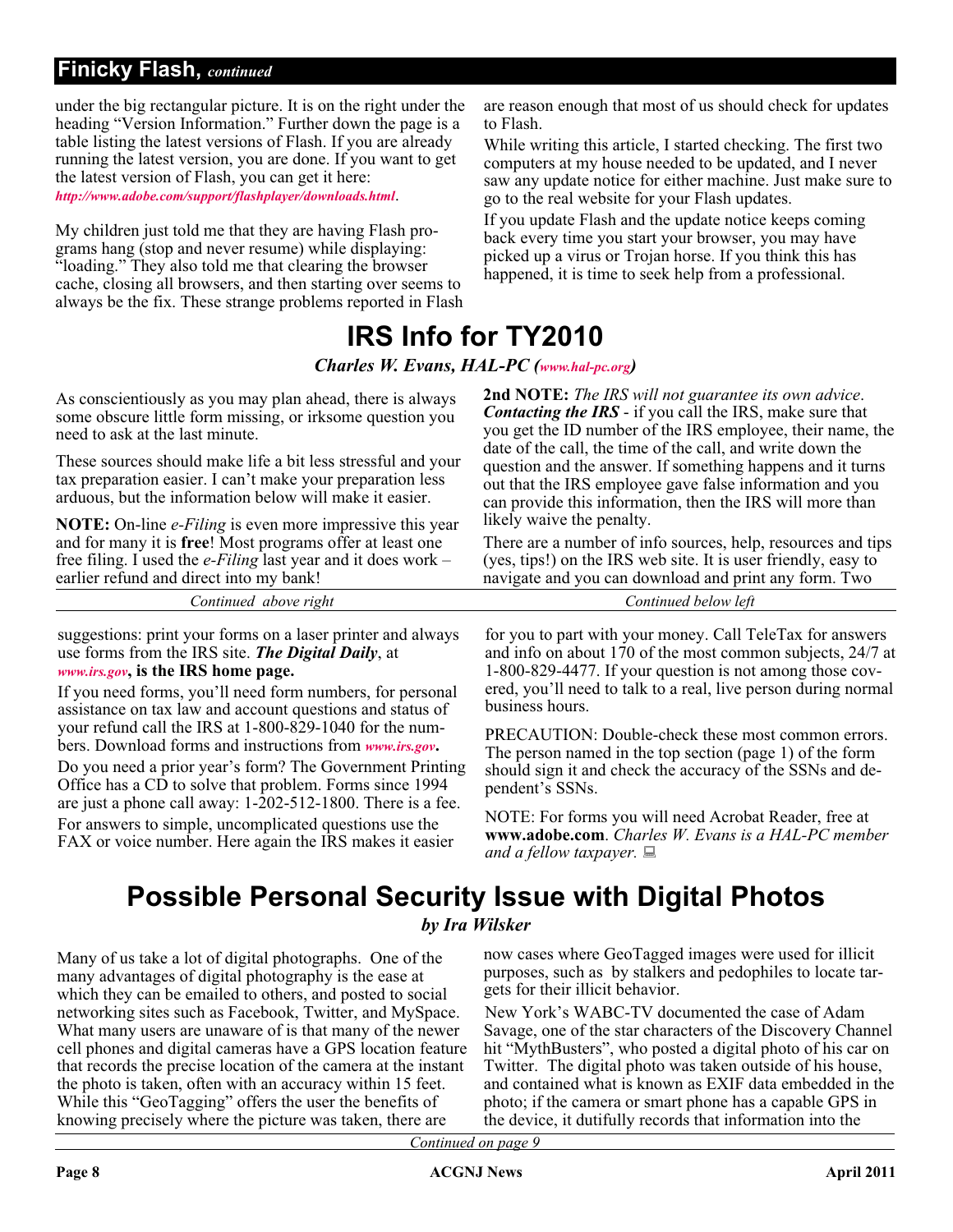## **Security Issue with Digital Photos,** *continued*

photo. Most image viewers can display that EXIF data, and even display the precise location on a high resolution Google Earth map. In the Adam Savage case, the precise location of his home could have been used by a stalker or other miscreant to do him harm.

Exchangeable image file format, better known as EXIF, is automatically recorded by most modern digital cameras, including dedicated units (just a standard digital camera), and the cameras built in to most of today's cell phones and almost all smart phones. EXIF is imbedded into JPEG images, most TIFF images, and WAV files. EXIF data is not recorded in JPEG 2000, PNG, or GIF formatted images. EXIF records a lot of useful information, including the date and time the photo was taken, the make and model of the camera or digital device, the exposure, F-stop, ISO rating, dimensions of original photo, flash, focal length of lens, and other technical information about the image and the camera. If the digital device has a GPS, then the EXIF information also contains the latitude and longitude accurate to six decimal places (one-millionth of a degree). As long as the file format is one of those that support EXIF, this information is included by default, unless the user has selected to turn off all or parts of the EXIF writing function of the camera, On most cameras that support EXIF coded images, the degree of difficulty of controlling the EXIF data displayed varies by camera make and model, although many of the GPS equipped devices have the ability to turn off the GPS function. With the GPS thus disabled, the location of the camera when the image is made will not be recorded, and the remaining EXIF information is relatively innocuous, and does not pose any significant threat to the user. It is up to the user to determine if the GPS information should be recorded, and many photographers regularly use the GPS data embedded in the EXIF information to document and record the location of the image. If the user wants the GPS information embedded in the photo, leave the GPS in the device turned on; this is typically the default setting. If the user is concerned about privacy, or the potential threat that posting the location of the image may create, then the user should check the camera or device instructions about disabling the GPS function. If the camera or other digital device offers the user the option of file formats, choosing the universally compatible GIF image format will provide a degree of safety in that a GIF formatted image generally does not contain the EXIF information.

It is amazingly simple to display the embedded latitude and longitude in a JPEG (.jpg) image if that photo was taken by a GPS equipped camera. I went to my Twitter page (which I rarely use), and opened some of the photos that were linked by my friends on Twitter. Using my internet browser, I right clicked on the image and selected "Save Image As", and saved the image to my hard drive. Using my preferred image viewer, the popular free universal viewer IrfanView (www.irfanview.com), the EXIF information was very easy to display, if it was embedded into one of the compatible image formats. Opening the image in

*Continued above right Continued below left*

IrfanView obviously displayed the image, but clicking on either IMAGE - INFORMATION, or the blue circle with the lower case "i" displayed the information about the image. If there is EXIF information embedded in the photo, a radio button labeled "EXIF info" appears on the bottom right corner of the information display; clicking on this button opens the EXIF window, with all of the embedded information displayed. If there is a recorded latitude and longitude, another button appears labeled "Show in Google Earth" which will open Google Earth (www.google.com/earth) if it is installed on the computer, and display a high resolution satellite or aircraft photo showing the precise location of the camera at the instant the photo was taken. Google Earth can link directly to Google Maps, and display a street map with the location highlighted, and then create driving directions to that precise location. If someone wanted to do harm to the subject of the photo, with this information, the potential victim may be easy to locate, especially if the photo was taken near a home, public park, or other readily accessible location. In addition to Google Earth, IrfanView can also display the location using several other mapping utilities by clicking on the "Show in Geo-Hack Wiki". I tried this by opening a JPEG photo of my car in my driveway taken with my smart phone, clicking on the Geo-Hack Wiki, and then selecting the "OpenStreetMap" option; instantly a detailed street map

appeared, with a red icon noting the location of my driveway! If I posted that photo on the web, any miscreant could easily find my house.

IrfanView is not the only image viewer that can display EXIF information, as I tried several of the image viewers that I have installed on my computer, and almost all displayed the same information. IrfanView and the other image viewers are not the problem, as they are only displaying what the camera recorded, just as they display the image taken by the camera. If the user wants that image location recorded, he should be entitled to do so, as there are many legitimate uses for that information. As can be done with many things that are legal, legitimate, and useful, they can also be abused by those with crime in their hearts. It is this risk that the user must consider if he decides to record the GPS information with his photo. If the photo is to be kept for strictly personal use, then there is no harm in using that information, but if that image is to be posted on the internet, such as on a web site or on a social network service such as Facebook, MySpace, or Twitter, then he must decide if he wants the GPS information included, which may be much the same as posting his home address on the internet along with his photos. There are several free and commercial utilities that can edit or remove EXIF data from images, and the user should search for these utilities, and consider removing or editing the EXIF data on images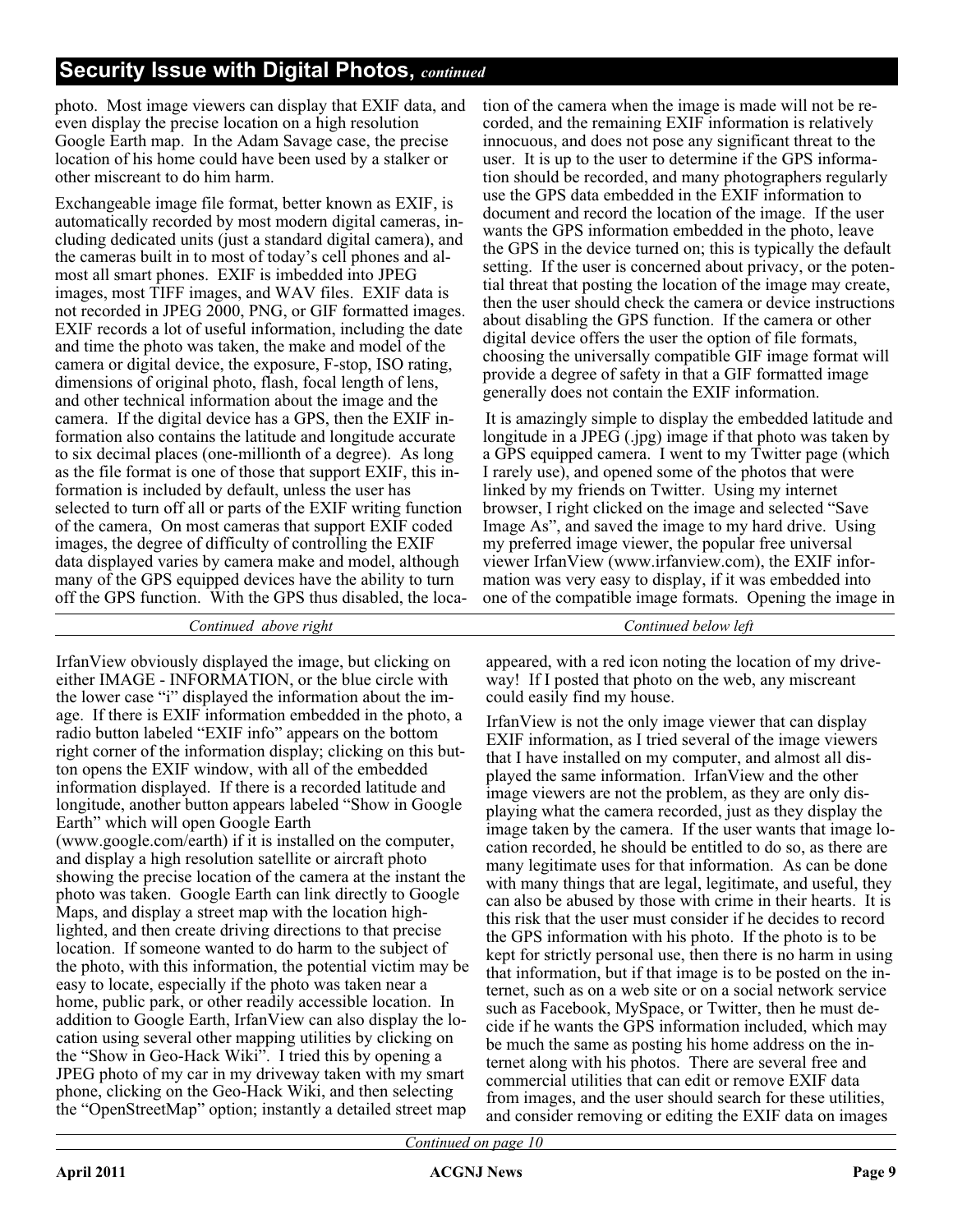## **Security Issue with Digital Photos,** *continued*

to be posted on the web. Likewise, there are several websites that have the instructions for deactivating the GPS feature on most smart phones and digital cameras.

The choice is strictly yours; I choose not to include my GPS data on personal images that I post on the net. Play it safe, and do the same.

# **Facebook Security**

*Seth Colaner (<http://www.smartcomputing.com/groups>)*

Unless you've been living on the moon for the last several years, you've heard rumblings, rumors, accusations, concerns, and general chatter about Facebook and its issues with privacy and security.

A few years ago, Facebook settings were delightfully simple to adjust, but recently, the process became more complex. After a loud outcry, Facebook simplified its security and privacy settings again to make it easier for users to regain control of their Facebook content and privacy. We'll show you how to control who sees what when you post information on Facebook.

### **Account Settings**

To reach the Account Settings area, click Account on your Facebook home page and select Account Settings. There are a number of tabs on this page that let you customize and edit your account, but the one to look at regarding privacy is the Facebook Ads tab. To make sure you or your photos are never used in a Facebook ad, click the drop-down menu next to Allow Ads On Platform Pages To Show My Infor-

*Continued above right Continued below left*

However, the settings you can tweak in other applications matter much more regarding privacy. For example, under the settings for the Facebook application for DivShare (a media storage and sharing service), you can decide whether DivShare is allowed to Access My Data When I'm Not Using The Application, Publish Content To My Wall, and Access My Email Address. These are important things to have control over.

## **Privacy Settings**

There are two ways to get to your Privacy Settings page: either click Account and then Privacy Settings or click Manage next to Privacy under Account Settings. Once there, you can adjust a great many aspects of your Facebook account.

Under Basic Directory Information, click View Settings. On this screen, you can adjust who can find you with a Facebook search, who can send you friend requests and messages, and who can see your work and education information, interests, and more. Although the menu options vary slightly in each category, you can typically select from Everyone, Friends Of Friends, Friends Only, or a further customized set of options. You can select a different level of exposure for each item.

Back on the main Privacy Settings page, you can configure who can see what you share under Sharing On Facebook.

mation To and select No One. At the bottom of this same page, click the drop-down menu next to Show My Social Actions In Facebook Ads To and select No One. Then, click Save Changes.

### **Application Settings**

Next, select Account and click Application Settings. All your Facebook applications will be listed on this page. To edit one, click Edit Settings. The settings will be slightly different depending on the application; some of the settings will be quite benign.

For example, the settings for the Facebook For iPhone application let you select or deselect whether the application can Access My News Feed & Wall; Login To Facebook Chat; and Publish Content To My Wall. For the Photo application (which you get by default with any Facebook account), you can select which groups can see your photos, such as Everyone or Friends Of Friends. You can also customize these settings. If you click the Additional Permissions tab, you can access additional settings.

You can opt for a blanket policy by clicking Everyone, Friends Of Friends, or Friends Only, or you can make Custom settings. Click Customize Settings below the list to make changes.

At the bottom of the Privacy Settings page, you can edit settings for Application And Websites, Block Lists, and

### **Controlling How You Share.**

The Applications And Websites page offers similar (and in some cases, identical) options to the aforementioned Application Settings. (Why are some of the same settings in two different places? Only Face-book CEO Mark Zuckerberg really knows.) From this page, you can remove or disable certain applications, edit who can see your game and applications dashboards, what information others can access via your friends, what your Public Search listing looks like, and more.

Two important notes on this page: Click Edit Settings next to Info Accessible Through Your Friends. Pore over those checkboxes to see what you're comfortable with, but note Places I Check In To. This is part of Facebook's new Places feature that lets you make others aware of where you are at a given time. If that sounds dreadfully unappealing to you, uncheck that box, which is enabled by default.

The other item of crucial importance is Public Search. Click Edit Settings and enable or disable Public Search by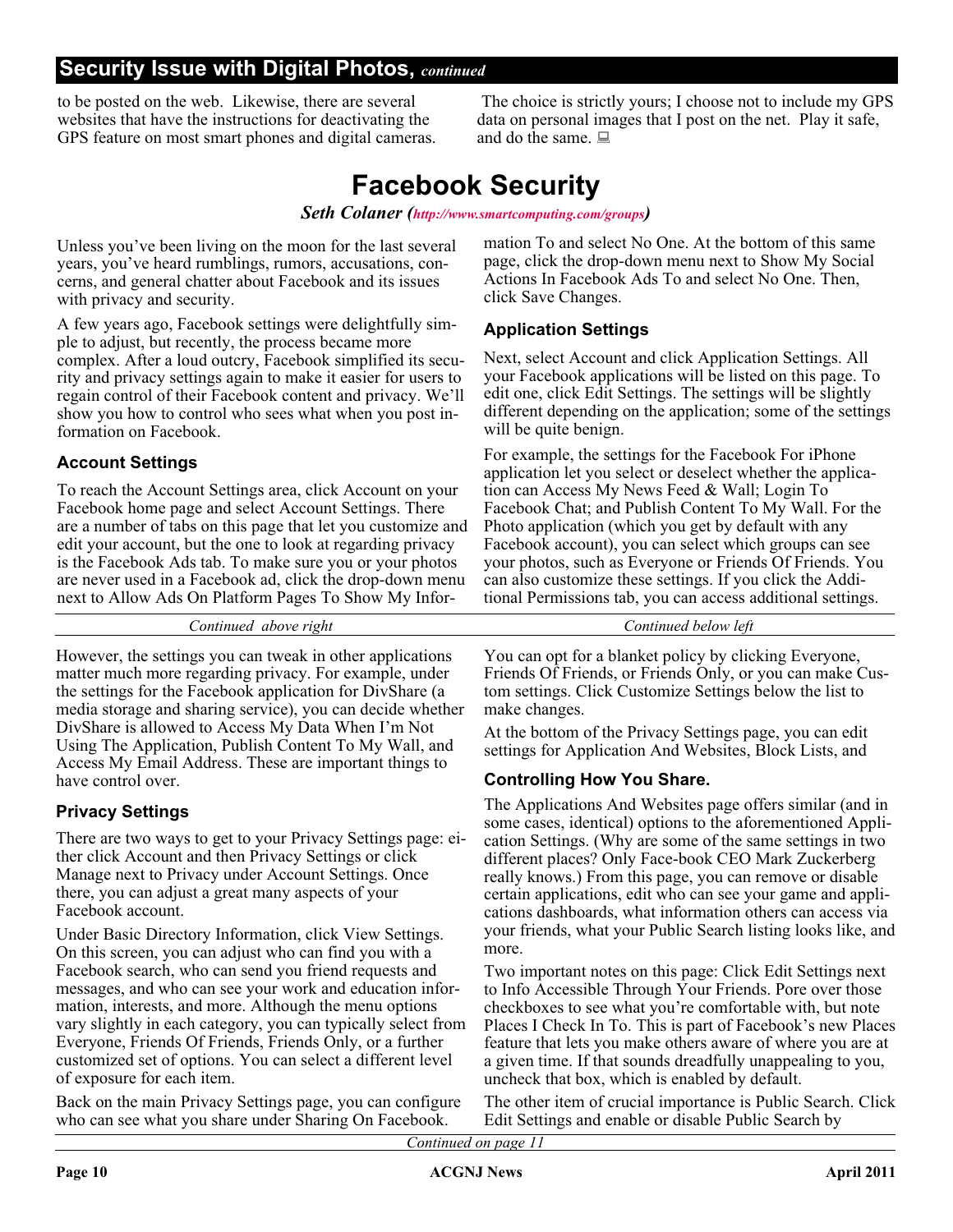## **Facebook Security**, *continued*

checking the lone box on the resulting page. If you don't want to appear when someone looks for your profile – or when they search for you on a search engine - disable this feature.

Back on the Privacy Settings page, click Edit Your Lists under Block Lists to block users from friending you (or even interacting with you on Facebook), from sending you application invites, or from sending you event invites. This is a simple and handy way to cut out that annoying so-and-so from your Facebook life.

By clicking Learn More under Controlling How You Share on the Privacy Settings page, you can access the Facebook Privacy Policy. This page has a plethora of information on the how, what, and why of Facebook privacy.

#### **Help Center**

To access Facebook's Help Center, click Account and select Help Center. The Help Center is a good place to learn even more about Facebook; how to use it; and what the deal is with privacy, security, and much more.

On the left side of the page is a list of categories, including Using Facebook, Games And Apps, Help Discussions, Top Contributor, Getting Started, and Safety. The Privacy, Security, and Warning links on the main Help Center page send you to even more pages about those topics. These pages are rife with further information about keeping your data private and keeping yourself safe, including how to spot phishing scams, what to do if your account is hacked, general security tips, and much more.

The Safety Center, which is accessible via the Safety link on the left side of the Help Center page, offers additional information about staying safe, with topics available specifically for parents, educators, teens, and law enforcement.

In lieu of clicking an item in the list to browse a topic, you can also enter a search query in the Search box at the top of the main Help Center page.

Although there are many pages of information and settings to wade through, take the time to set up your settings and preferences correctly. Your diligence will pay off in the end.

Reprinted with permission from Smart Computing. Visit *<http://www.smartcomputing.com/groups>* to learn what Smart Computing can do for you and your user group!  $\Box$ 

*Continued above right*

# **Book Review: Best iPad Apps**

*Gregory West (prospector16 (at) gmail.com), Computer Operators of Marysville & Port Huron*

Everyone now owns an iPad. Well maybe not everyone, however the number of sales are far reaching into the millions. If you look at a graph depicting the sales of Apple's iPad you will see a line that looks like the path of the Space Shuttle taking off. The iPad has taken off with a huge explosion of sales. There is a good reason: Apps.

Apple announces the iPad has "thousands of apps...available in every category", which is mind numbing to say the least. How does one sift through such numbers to find the top notch apps and not get stuck with one that, well let's just say stuck with an app that is not the best? How does one find the best of the best in iPad apps?

Well you need to look no further. Peter Meyers' book offers the easy solution to such a complex issue of sorting through thousands of iPad apps to make sense, with precise reviews on each one.

Meyers says that "this book helps do some serious chaff snuffing" in that he has gone through the thousands of apps to bring us the best. The book is sequenced with seven color coded chapters, making referencing easy. Each chapter takes us to a new use for the iPad: At Work - At Leisure - Creative Corner - At Play - At Home - Out and About - For Your Health. Browsing through these chapters is fun to see what you can really do with your iPad.

For instance, in Chapter 6, "Out and About", you will find numerous apps that cover "Finding (and booking) a Restaurant", "Finding Cheap Airfares", to "Driving Instructions in Your Car". For the more serious users you can get one for your "Health" such as: "Portable First Aid Reference", "Dieting and Weight Loss", and even "Bird Watching". Games were not left behind, not at all. Meyers offers Chapter 6: "At Play". Here you get to read about the best apps for "Arcade Games", "Puzzles", "Racing", "Combat" and many more.

Each App review page lists the price, the version, and short synopsis about the App. The review page also includes a graphic and an explanation of how it works. From reading sheet music to drawing to gaming to buying online, Meyers book has it all covered and then some.

Best iPad Apps, The Guide for Discriminating Downloaders, by Peter Meyers, ISBN- 9781449392475 Published by O'Reilly Media Inc. (*[oreilly.com](http:// :)*)

USA: \$21.99 / CDA: \$25.99

*Gregory West is a Mac Computer Instructor at Lambton College, Ontario. He is also a crew member for TVCogeco. In his spare time he runs a free computer "drop-in" centre that assists people who want to learn about technology. <Http://goo.gl/1oKGW> For more tips visit his Blog*: *<http://gregorywest.wordpress.com>*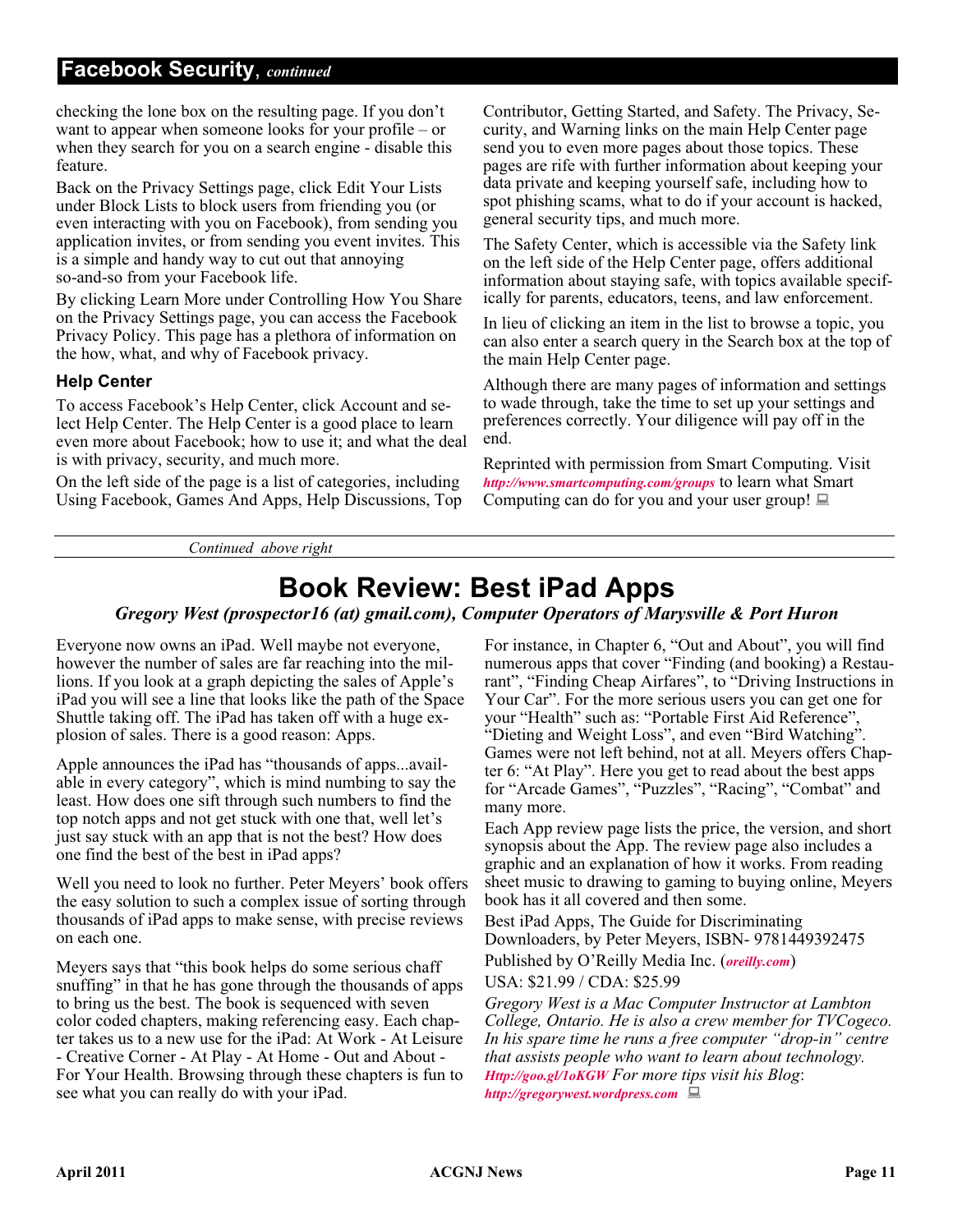### **Erase Data from Your iphone**

Interested in selling or giving away your old iPhone, iPod touch, or iPad but need to know how to make sure you've erased all your personal information from the device first? Luckily Apple makes it easy to securely wipe all your data.

Although we highly suggest performing a full firmware restore and setting up your iPhone, iPod touch, or iPad as "new", if you're not near your computer you can still get the job done:

- 1. Tap the 'Settings' icon
- 2. Tap 'General'
- 3. Scroll down to the bottom and tap 'Reset'
- 4. Tap 'Erase All Content and Settings'

If you have a passcode setup, you'll have to verify your credentials before being asked one last time that you're positively sure you want to dispose of everything on your iPhone. The process can also take some time depending on how much music, video, apps, etc. you had stored on the iPhone, and Apple is writing over the data multiple times for security's sake.

Once it's done you're good to give away or sell your iPhone, iPod touch, or iPad without having to worry about anyone getting into something you may have left behind.

Source: *<http://www.tipb. com>*



1975: #2 and #3 (dates uncertain)

1976: January

1984: August

1985: June, July, August, September.

# **SIG News**

## **C/C++ Programming**

*Bruce Arnold (barnold@blast.net)*

#### *<http://www.blast.net/barnold>*

This is a forum for discussion of programming in general, beginning and intermediate level C, C++, C-Win programming, hardware, algorithms, and operating systems. We demonstrate real programming in a non-intimidating way, presenting complete code for working programs in 3-5 sheets of paper. Sample code is posted on our Web page after each demonstration.

*March:* The main presentation will be a small program, 300 to 1000 lines, which performs some useful function. It will be discussed and demonstrated in terms of its philosophy, algorithm, flow, code, challengers, options and improvements. The source code for the program will be handed out and is also available online.

For details and sample code, visit our Website. *Our next meeting April 19*.

### **Mobile Devices**

*Brenda Bell (mobdevsig@acgnj.org)*

The Mobile Devices SIG meets the second Wednesday of alternate months, 7:30PM at SPRS in Scotch Plains, NJ.

The Mobile Devices SIG focuses largely on curent-generation cellphones and smartphones (such as Blackberry, Android, iPhone) which bridge the gap between basic cell phones and traditional computers, and how they can help you manage and organize your life.

Our membership ranges from those who have recently acquired their first, basic cellphone to those who develop applications for today's modern smartphones, iPods, and ultraportable computers. While we expect to spend much of our time investigating the built-in features and specialized applications available to modern smartphones, if you bring your basic (or multimedia) cell phone, iPod, or other mobile device with questions on how to use it, where to find applications, or what features they have, we are always happy to help! Meet and greet and plan where this event goes. Bring all your ideas, PDAs, fancy phones, etc. *Our next meeting May 11.* ■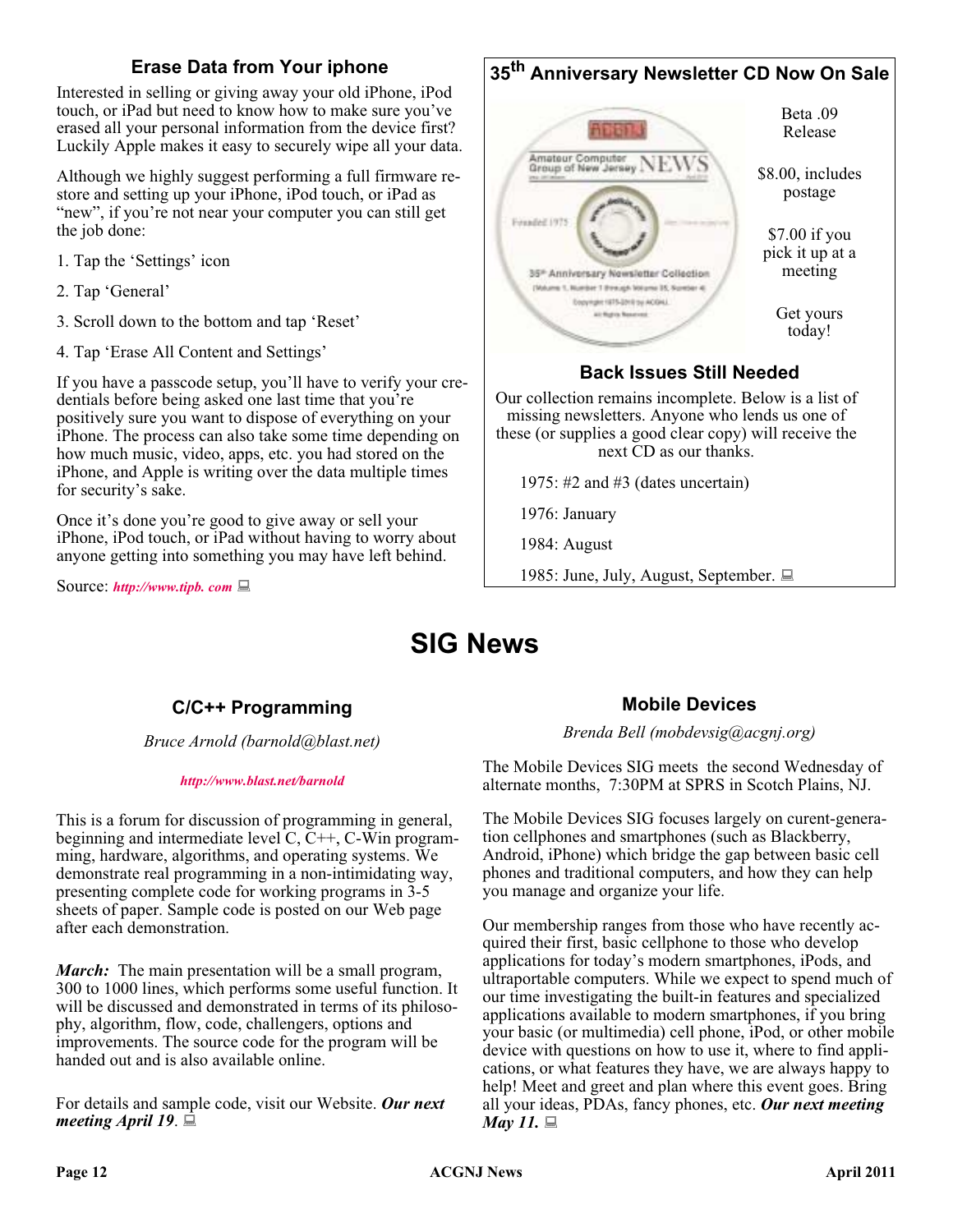### **SIG News**, *continued*

### **Layman's Forum**

Matt Skoda (som359@aol.com) *<http://www.acgnj.org/groups/laymans.html>*

*We meet on the second Monday of the month* (no meetings in July and August) to discuss issues of interest to noviceusers or those who are planning to get started in computing. Watch our Web page for updates and announcements.  $\Box$ 

## **FireFox Activity**

*Firefox@acgnj.org*

This SIG is intended to be an open forum for **all** FireFox and Mozilla techniques and technologies, to encourage study and development of web sites of all kinds. All browsers will be considered and examined. All are encouraged to "think out of the box" about new web site design. All members and guests are invited to check out the design concepts and voice their opinion. *Next meeting, April 18*.

#### **NJ Gamers**

*Gregg McCarthy (greggmajestic@gmail.com)*

*<http://www.NJGamers.com>*

*[www.lanparty.com](http://www.lanparty.com)*

**The next Friday Night Frag will be April 8, 6 p.m. to Saturday 12 noon — 18 hours for 5 bucks!**

BYOC - Bring your own computer

BYOF - Bring your own food.

and if you don't like sitting on metal chairs... BYO chair!

#### **LUNICS (Linux/Unix)**

Andreas Meyer (lunics@acgnj.org)

*<http//www.acgnj.org/groups/lunics.html>*

LUNICS is a group for those who share an interest in Unix and similar operating systems. While we do quite a bit with Linux, we've also been known to discuss Solaris and BSD as well. We meet on the first Monday of the month at the Scotch Plains Rescue Squad. See the web page for directions and more information.

#### *Our next meetings April 4, May 2*

#### **Window Pains**

John Raff (jraff@comcast.net)

#### *<http://www.acgnj.org/groups/winpains.html>*

Our intent is to provide members with Windows oriented application discussions, Microsoft and Linux style. Presentation to be directed to more heavy technological level of attendee, although newbies are welcomed.

*April 15*: Bob Hawes will present on "Free Word Processors"  $\Box$ 

### **Main Meeting**

#### *<http://www.acgnj.org/groups/mainmeet.html>*

*Mike Redlich (mike@redlich.net*)

*April no meeting due to TCF. Next meeting May 6*.

### **Web Dev**

Evan Willliams (ewilliams@collaboron.com)

This SIG is an open forum for all Website Development techniques and technologies, to encourage study and development of web sites of all kinds. All languages will be considered and examined. The current project is a CMS for the club. Anyone interested in starting a new project, come to the meeting and announce / explain. Provide as much detail as possible. WebDev should be an all-encompasing development and examination forum for all issues, applications, OS, languages and systems one can use to build Websites. We currently have two Web dev languages .NET and Java as SIGs but other langages and OS need to be investigated, examined and tested; Windows, Linux, UNIX, DEC, Vax, HP etc. Intel-PC, Motorola - MAC etc. *Our next meeting April 13.*

#### **Java**

Mike Redlich (mike@redlich.net) *<http://www.javasig.org>*

*February 8: Android 101 —* This month's meeting will feature Barry Burd providing a technical overview of Android. This presentation will cover fundamentals of the Android operating system, the app development lifecycle, and tools you can use to publish your app. We'll cover everything from Cupcake (Android 1.5) to Gingerbread (the brand-new Android 2.3) and beyond.  $\Box$ 

#### **Hardware Activity**

Mike Reagan (hardware@acgnj.org)

This group is dedicated to repairing, refurbishing and/or recycling older computers. Ten people attended the first meeting of the ACGNJ Hardware Activity; so there is still a market for this type of event. One guy came all the way from the Bronx! Although we looked at some of the older equipment stored in the back room, most of our time was spent in talking about past experiences and planning for the future. Hopefully, we can establish a viable long-term schedule of projects, and keep the interest of those who attended this inaugural meeting. If you have a hardware problem, bring it in and we can all help fix or demolish it. (no guarantees either way)

*Next meeting April 28*

#### **Investment Software**

Jim Cooper (jim@thecoopers.org)

#### *[http://www.acgnj.org/groups/sig\\_investment.html](http://www.acgnj.org/groups/sig_investment.html)*

The Investment SIG continues with presentations on how to use analysis programs TC2000 and TCNet. Large charts are presented on our pull down screen and illustrate the application of computer scans and formulas to find stocks for profitable investments. Technical analysis determines buy points, sell points and projected moves. Technical analysis can also be used on fundamentals such as earnings, sales growth, etc. We're no longer focusing on just Telechart -- if you are using (or interested in) Tradestation, eSignal, VectorVest -- or just in learning how to select and use charting and technical analysis, come join us !!

*Our next meetings: April 14.*

April 2011 **Page 13 ACGNJ News** Page 13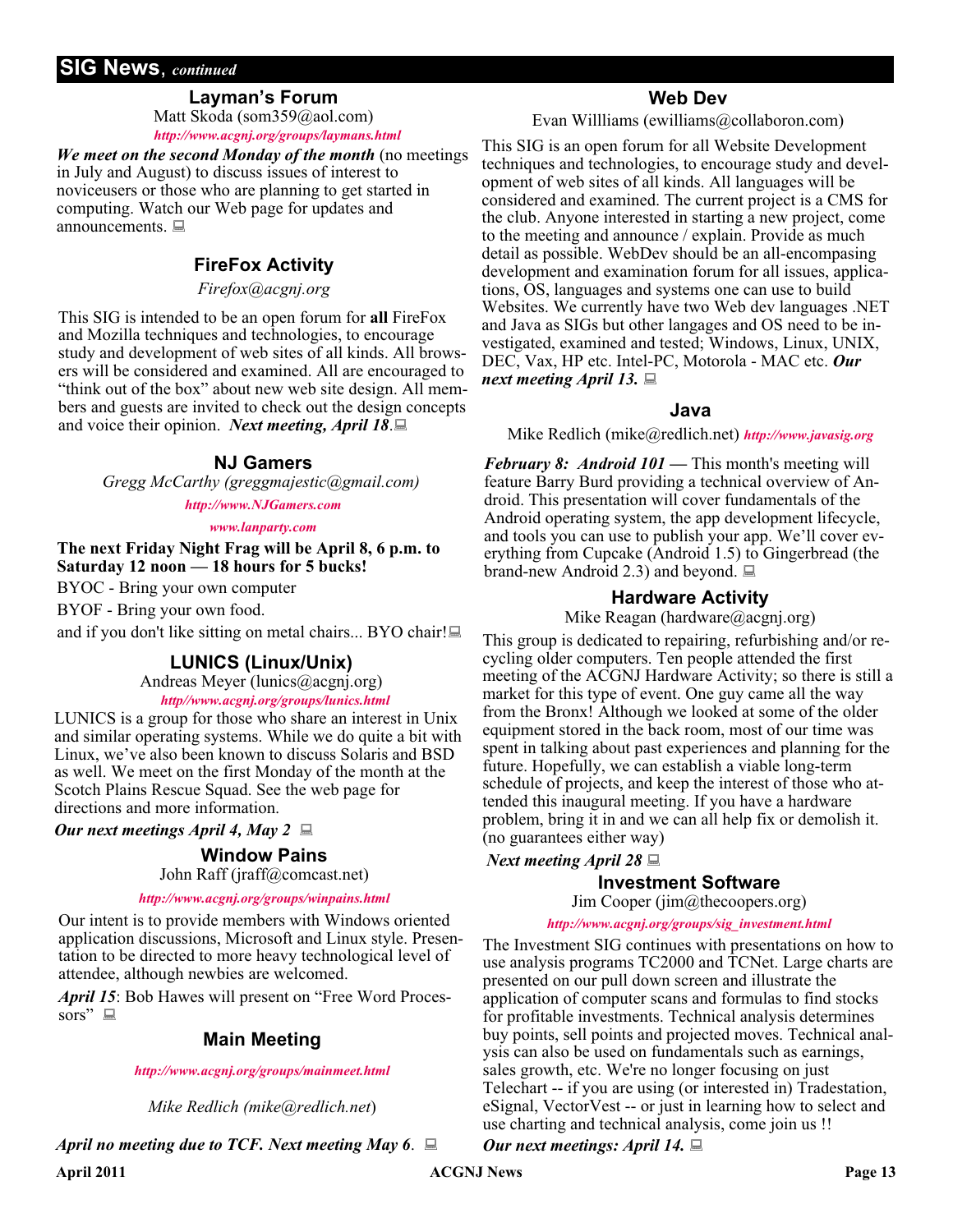# **Guru Corner**

If you need help with any of the technologies listed below, you can call on the person listed. Please be considerate and ca

## **Discount Computer Magazine Price List**

**As described by the DealsGuy**

| ou can call on the person listed. Please be considerate and<br>ll before 10 PM. |                          |              |                                                                                                                         | 1 <sub>yr</sub> |       | $2 \text{ yr}$ 3 yr |
|---------------------------------------------------------------------------------|--------------------------|--------------|-------------------------------------------------------------------------------------------------------------------------|-----------------|-------|---------------------|
|                                                                                 |                          |              | <b>Computer Games</b>                                                                                                   | \$10.95         | 20.95 | 29.95               |
|                                                                                 | <b>Software</b>          |              | <b>Computer Gaming World</b>                                                                                            | 14.95           | 28.95 | 41.95               |
|                                                                                 |                          |              | Computer Shopper1                                                                                                       | 16.97           | 32.95 | 47.95               |
| <b>HTML</b>                                                                     | Mike Redlich             | 908-246-0410 | Dr. Dobbs Journal                                                                                                       | 15.95           | 30.95 |                     |
|                                                                                 | Jo-Anne Head             | 908-769-7385 | Mac Addict                                                                                                              | 10.97           |       |                     |
| ColdFusion                                                                      | Jo-Anne Head             | 908-769-7385 | Mac Home Journal                                                                                                        | 15.97           | 29.97 |                     |
|                                                                                 |                          |              | Mac World                                                                                                               | 12.95           |       |                     |
| <b>CSS</b>                                                                      | Frank Warren             | 908-756-1681 | Maximum PC                                                                                                              | 9.95            | 18.95 | 27.95               |
|                                                                                 | Jo-Anne Head             | 908-769-7385 | Microsoft System Journal                                                                                                | 21.95           | 39.95 |                     |
| Java                                                                            | Mike Redlich             | 908-246-0410 | PC Gamer                                                                                                                | 12.95           |       |                     |
|                                                                                 |                          |              | PC Magazine (22/44/66 Issues)                                                                                           | 25.97           | 48.95 | 68.95               |
| $C++$                                                                           | <b>Bruce Arnold</b>      | 908-735-7898 | PC World                                                                                                                | 16.95           |       |                     |
|                                                                                 | Mike Redlich             | 908-246-0410 | Wired                                                                                                                   | 6.00            | 12.00 | 17.00               |
| ASP                                                                             | Mike Redlich             | 908-246-0410 | These prices are for new subscriptions and renewals. All<br>orders must be accompanied by a check, cash or Money        |                 |       |                     |
| Perl                                                                            | John Raff                | 973-560-9070 | Order. Make payable to Herb Goodman, and mail to:                                                                       |                 |       |                     |
|                                                                                 | Frank Warren             | 908-756-1681 | Herb Goodman, 8295 Sunlake Drive, Boca Raton,<br>FL 33496                                                               |                 |       |                     |
| XML                                                                             | Mike Redlich             | 908-246-0410 | Telephone: 561-488-4465, e-mail: hgoodman@prod-<br>igy.net                                                              |                 |       |                     |
| Genealogy                                                                       | Frank Warren             | 908-756-1681 | Please allow 10 to 12 weeks for your magazines to start.                                                                |                 |       |                     |
| Home Automation Frank Warren                                                    |                          | 908-756-1681 | For renewals you must supply an address label from your<br>present subscription to insure the correct start of your re- |                 |       |                     |
|                                                                                 | <b>Operating Systems</b> |              | newal. As an extra service I will mail a renewal notice<br>about 4 months prior to their expiration date. I carry more  |                 |       |                     |
| Windows 3.1                                                                     | Ted Martin               | 732-636-1942 | than 300 titles at excellent prices — email for prices. $\Box$                                                          |                 |       |                     |

## **ACGNJ MEMBERSHIP APPLICATION**

Sign up online at http://www.acguj.org/membershipApplication.html and pay dues with PayPal.

|                 |                                          | Dues                                                                              |           |                |                       |
|-----------------|------------------------------------------|-----------------------------------------------------------------------------------|-----------|----------------|-----------------------|
|                 | <b>US/CANADA</b>                         |                                                                                   |           | <b>STUDENT</b> | <b>SENIOR CITIZEN</b> |
| 1 Year          | \$25                                     |                                                                                   |           | \$20           | (Over 65)<br>\$20     |
| 2 Years         | \$40                                     |                                                                                   |           |                |                       |
| 3 Years         | \$55                                     |                                                                                   |           |                | \$45                  |
|                 | Mail this application and your check to: | AMATEUR COMPUTER GROUP OF NEW JERSEY, INC., P.0. BOX 135, SCOTCH PLAINS, NJ 07076 |           |                |                       |
|                 |                                          | New Member Renewal Address Change                                                 |           |                |                       |
|                 | First Name                               |                                                                                   | Last Name |                | Phone                 |
| Mailing Address |                                          |                                                                                   |           |                | E-Mail                |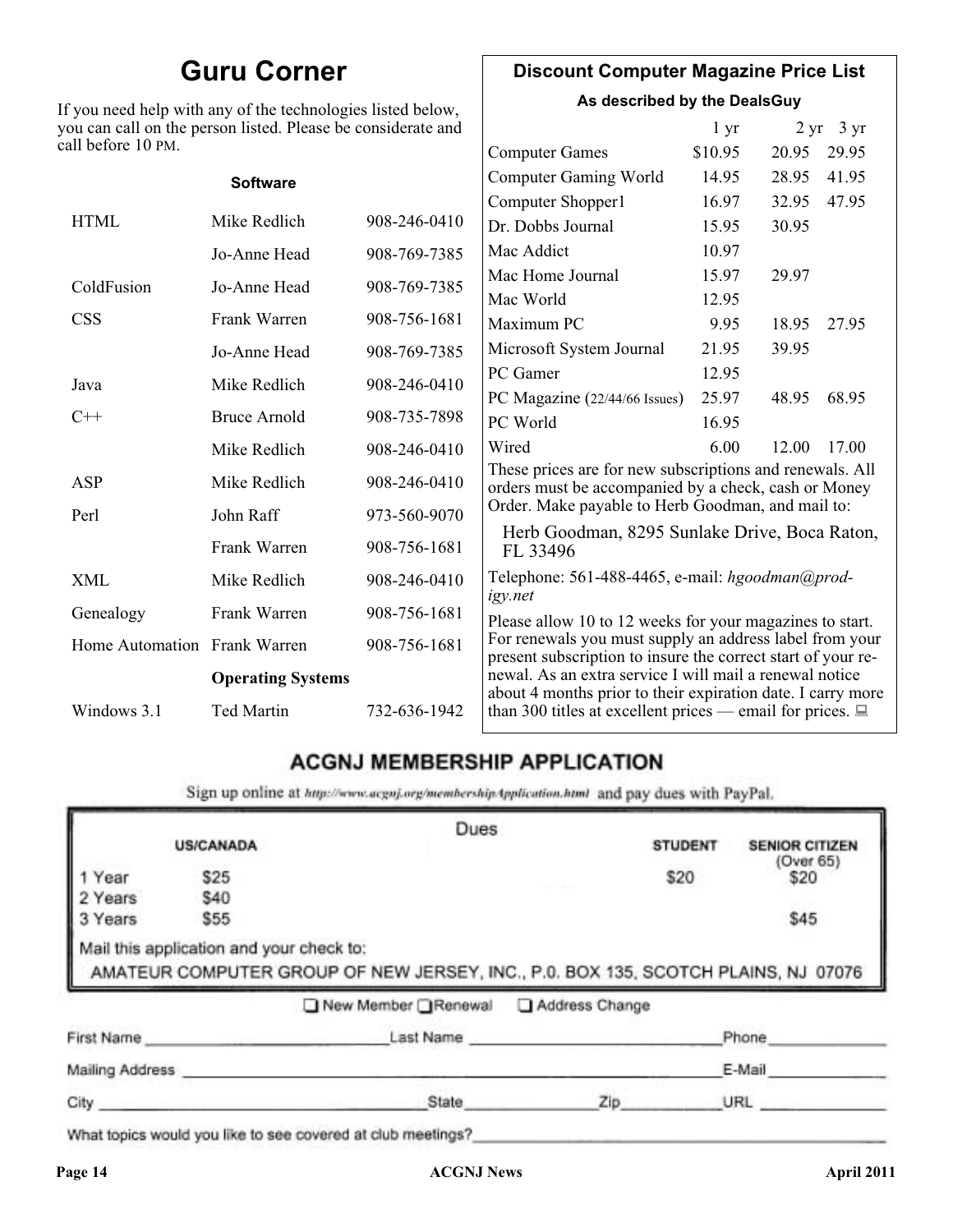| <b>Other Local Computer Groups</b>                                                                                                                                             |                                                                                                                                                           |                                                                                                                                                                      |  |  |
|--------------------------------------------------------------------------------------------------------------------------------------------------------------------------------|-----------------------------------------------------------------------------------------------------------------------------------------------------------|----------------------------------------------------------------------------------------------------------------------------------------------------------------------|--|--|
| <b>Princeton Macintosh User Group:</b> 7:15 pm 2nd<br>Tuesday, Jadwin Hall, A-10, Washington Rd,<br>Princeton, $(609)$ 252-1163, www.pmug-nj.org                               | Linux Users Group in Princeton: 7 pm, 2nd<br>Wednesday, Lawrence Branch Mercer Library,<br>Rt#1 & Darrah Lane, Lawrence NJ<br>http://www.lugip.org        | <b>New York PC:</b> 3rd Thurs, 7 pm, PS 41, 116 W<br>11th St. For info call hotline, (212) 533-NYPC,<br>http://www.nypc.org                                          |  |  |
| <b>Computer Education Society of Philadelphia:</b><br>Meetings & Workshops at Jem Electronics, 6622<br>Castor Ave, Philadelphia PA. www.cesop.org/                             | <b>Brookdale Computer Users Group:</b> 7 pm, 3rd<br>Friday, Brookdale Community College, Bldg<br>MAN Rm 103, Lincroft NJ. (732)-739-9633.<br>www.bcug.com | NJ Macintosh User Group: 8 pm, 3rd Tuesday,<br>Allwood Branch Library, Lyall Rd, Clifton NJ.<br>$(201)$ 893-5274 http://www.njmug.org                                |  |  |
| PC User Group of So. Jersey: 2nd Mon., 7 pm,<br>Trinity Presb. Church, 499 Rt 70 E, Cherry Hill,<br>NJ. L. Horn, (856) 983-5360<br>http://www.pcugsj.org                       | Hunterdon Computer Club: 8:30 am, 3rd Sat,<br>Hunterdon Medical Center, Rt 31, Flemington NJ.<br>www.hunterdoncomputerclub.org. (908)<br>995-4042.        | NY Amateur Computer Group: 2nd Thurs, 7<br>pm, Rm 806 Silver Bldg, NYU, 32 Waverly Pl,<br>NYC http://www.nyacc.org                                                   |  |  |
| Morris Micro Computer Club: 7 pm 2nd Thurs.,<br>Morris County Library, Hanover Ave, Morristown<br>NJ, (973) 267-0871.<br>http://www.morrismicro.com                            | Central Jersey Computer Club: 8 pm, 4th Fri-<br>day, Rm 74, Armstrong Hall, College of NJ. Rich<br>Williams, (609) 466-0909.                              | NJ PC User Group: 2nd Thurs, Monroe Rm at<br>Wyckoff Public Library, 7 pm. Maureen Shannon,<br>$(201)$ 853-7432, www.njpcug.org                                      |  |  |
| <b>Philadelphia Area Computer Society: 3rd Sat, 12</b><br>noon Main Meeting, groups 8 am-3 pm. Upper<br>Moreland Middle School, Hatboro PA. (215)<br>764-6338. www.pacsnet.org | NJ Computer Club: 6:15 pm, 2nd Wednesday ex-<br>cept Jul & Aug, North Branch Reformed Church,<br>203 Rt 28, Bridgewater NJ. http://www.njcc.org           | Princeton PC Users Group: 2nd Monday,<br>Lawrenceville Library, Alt Rt 1 & Darrah Lane,<br>Lawrenceville, Paul Kurivchack (908) 218-0778,<br>http://www.ppcug-nj.org |  |  |

| <b>Classified</b>                                                                                                                                                                                                                                                                                                                                                                             | <b>Radio and TV Programs</b>                                                                                                                                                                                                                                                                                                                                           |
|-----------------------------------------------------------------------------------------------------------------------------------------------------------------------------------------------------------------------------------------------------------------------------------------------------------------------------------------------------------------------------------------------|------------------------------------------------------------------------------------------------------------------------------------------------------------------------------------------------------------------------------------------------------------------------------------------------------------------------------------------------------------------------|
| <b>FREE TO MEMBERS.</b> Use our clas-<br>sified ads to sell off your surplus computer<br>stuff. Send copy to Classified, ACGNJ<br>NEWS, P.O. Box 135, Scotch Plains NJ<br>07076 or e-mail to the editor,<br><i>bdegroot@ptd.net.</i> Classified ads are free<br>to members, one per issue. Non-members<br>pay \$10. Send check payable to ACGNJ<br>Inc. with copy. Reasonable length, please. | IMOUNTON AVE<br><b>Computer Radio Show, WBAI</b><br>Amold<br>Slenside Rd<br>99.5 FM, NY, Wed. 8-9 p.m.<br>Auditorium<br>The<br><b>Software</b><br>Review,<br>L Exit A3<br>Channel, Saturday<br>Learning<br>$\sqrt{3}$<br>$10-10:30$ p.m.<br>On Computers, WCTC 1450<br>0.5.22<br>AM, New Brunswick, Sunday<br>Echo<br>Queen<br>1-4 p.m. To ask questions call<br>Diner |
| Member of<br>ociation of<br>Personal Computer User Groups                                                                                                                                                                                                                                                                                                                                     | $(800)$ 677-0874.<br>ភូ<br>ភ្ន<br>Borle Ave<br>É<br><b>Cantrol Ave</b><br>PC Talk, Sunday from 8 p.m. to<br><b>Termited</b><br>Scotch Plains<br>10 p.m., 1210 AM Philadelphia.<br>Rescue Sound<br><b>Ext 135</b><br>1800-876-WPEN, Webcast<br>at http://www.pctalkweb.net.<br>$\mathbf{v}^{\mathbf{c}^{\prime}}$                                                       |

#### *<http://www.apcug.net>*

#### **Directions to Meetings at Scotch Plains Rescue Squad, 1916 Bartle Ave., Scotch Plains NJ**

#### **From New York City or Northern New Jersey**

Take Route 1&9 or the Garden State Parkway to US 22 Westbound.

#### **From Southern New Jersey**

Take Parkway north to Exit 135 (Clark). Stay on left of ramp, follow circle under Parkway. Bear right to Central Avenue; follow to Westfield and under RR overpass. Left at light to North Avenue; follow to light in Fanwood. Right on Martine (which becomes Park Ave). Right on Bartle Ave in middle of shopping district.Scotch Plains Rescue Squad (2-story brick) is located on the right. Do not park in the row next to the building — you'll be towed.

#### **From I-78 (either direction)**

Take exit 41 (Scotch Plains); follow signs to US 22. Turn right at light at bottom of hill and use overpass to cross Rt. 22. Follow US 22 Westbound directions.

#### **From US 22 Westbound**

Exit at Park Avenue, Scotch Plains after McDonalds on the right, diagonally opposite Scotchwood Diner on the left, immediately before the overpass. After exiting, turn left at the light and use overpass to cross US 22. Bear right at bottom of ramp to continue south on Park Avenue. Turn left at the second light (a staggered intersection). Scotch Plains Rescue Squad (2-story brick) is on the right. Do not park in the row next to the building — you'll be towed. We meet on the second floor, entering by the door at the right front of the building.

#### **From Western New Jersey**

Take US 22 Eastbound to the Park Avenue exit. The exit is about a mile past Terrill Road and immediately past the overpass. Exit onto Park Avenue South and follow the directions above to the Rescue Squad building.

#### April 2011 **Page 15 ACGNJ News** Page 15